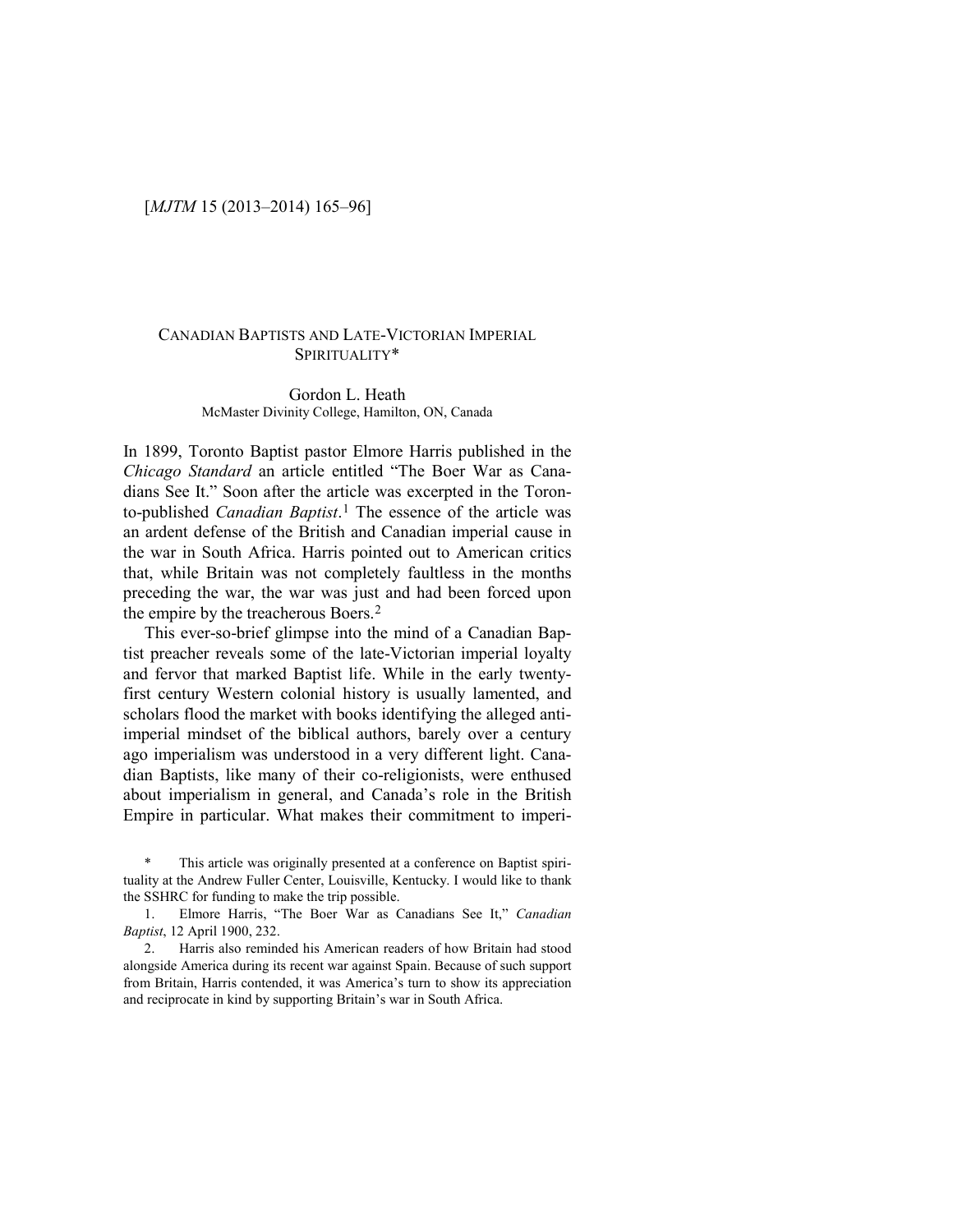alism so fascinating when examining spirituality is that imperialism and spirituality were, for many, virtually inseparable. This positive fusion of church and culture places them within H. Richard Niebuhr's "Christ of Culture" paradigm.[3](#page-1-0) The following is an examination of this late-Victorian Baptist "imperial spirituality." "Imperial spirituality" in this case simply means that Baptist spirituality was virtually fused to the reality, assumptions, and purpose of imperialism. Elsewhere it has been argued that the Canadian Protestant churches at this time were imbued with an ardent imperialism, and were firmly committed to the imperial cause such as the war in South Africa.[4](#page-1-1) This particular study confirms those observations, and reveals the unique way in which Baptist spirituality was shaped by—and fused to—that imperialism.

## *Baptist Spirituality*

Devotion to Jesus has spawned countless forms of Christian spirituality. The broadest categories of Christianity are Roman Catholic, Orthodox, and Protestant, and within each of those traditions are numerous forms of spirituality much too diverse to be elaborated on here. The many streams within Protestantism also have their own particular characteristics: Lutheran, Calvinist, Anglican, Anabaptist, Pietist, Puritan, Evangelical, and Pentecostal spirituality (not to mention others) are in many ways distinctly unique. For this brief analysis, spirituality is understood to be the way in which one both conceptualizes and lives in society as a follower of Christ. It is, as Alister McGrath argues, "what drives and motivates . . . and what people find helpful in sustaining and developing" a life of faith, as well as the "outworking in real life of a person's faith["5](#page-1-2) in concrete and culturally relevant expressions. While purists may hope to de-

<span id="page-1-2"></span><span id="page-1-1"></span><span id="page-1-0"></span>4. Heath, *War with a Silver Lining*; Heath, "'Were We in the Habit"; Heath, "Citizens of That Mighty Empire"; Heath, "Sin in the Camp"; Heath, "Passion for Empire."

5. McGrath, *Christian Spirituality*, 2.

<sup>3.</sup> Niebuhr, *Christ and Culture*.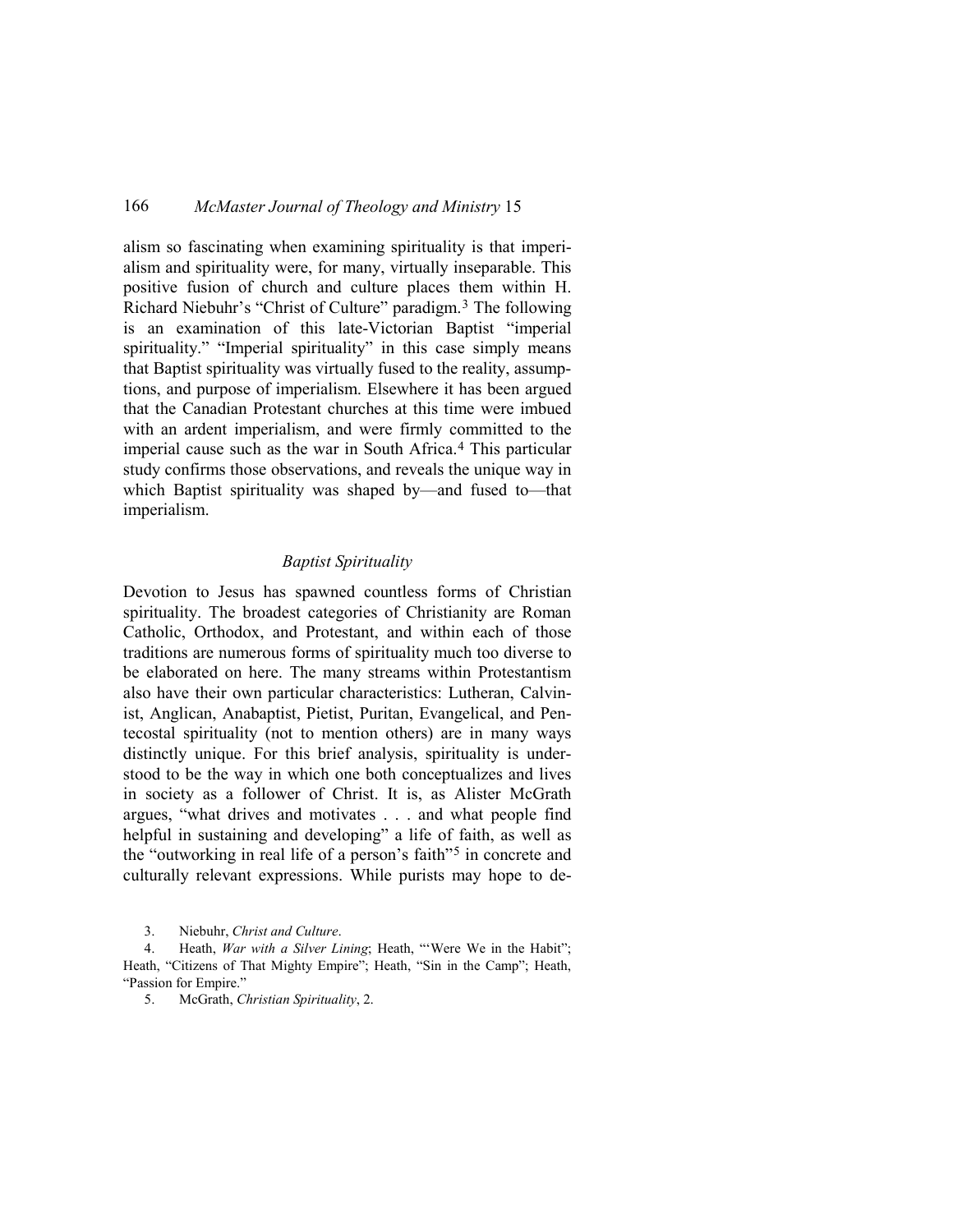velop a spirituality untainted by the world, the conceptual and actualized aspects of spirituality are often derived from and shaped by aspects of popular culture. As David Bebbington notes, "People are moulded by their circumstances and consequently the Christian community is swayed by its setting."[6](#page-2-0)

But what of Baptist spirituality? E. Glenn Hinson has stated, "Baptists have approached spirituality much as they have approached virtually every other concept or practice—with a great deal of diversity.["7](#page-2-1) Baptist spirituality has been marked by Bible reading, hymn singing, local congregational life, ordinances (as opposed to sacraments), simplicity (as opposed to "high liturgy"—although there is a range of "high" and "low" Baptist liturgy in some Baptist denominations), statements of faith (as opposed to creeds), social justice, and missions. For this study the historic Baptist emphasis on justice and missions is most relevant.[8](#page-2-2) What the following research demonstrates is a Baptist spirituality marked by both justice and missions fused to popular imperialism. In fact, it was those two foci that bolstered their ardent imperialism. The symbiotic relationship among justice, missions, and empire provided a conceptual basis for thinking about the Christian life, shaped political commentary, focused prayers, inspired sermons, motivated actions, and made sense of their troublesome world. Here Peter Berger's concept of "plaus-ibility structure" is helpful.<sup>[9](#page-2-3)</sup> The socially constructed world of late-nineteenth-century Canadian Baptists was one in which God in his providence was understood to have established an empire for his purposes, in particular the spread of justice and the gospel. The fusion of justice, missions, and empire simply made sense of their experience, and was a concept bolstered by significant institutions such as church, schools, and government.

6. Bebbington, "Evangelicalism and British Culture," 131.

7. Hinson, "Baptist Approaches to Spirituality," 6.

<span id="page-2-3"></span><span id="page-2-2"></span><span id="page-2-1"></span><span id="page-2-0"></span>8. For various descriptions of Baptist spirituality, see Allen, "Mining Baptist History"; Weber, "A Catholic Looks at Baptist Spirituality"; Grenz, "Maintaining the Balanced Life"; Hinson, "Baptist Approaches to Spirituality"; Fiddes, *Under the Rule of Christ*.

9. Berger, *Sacred Canopy*.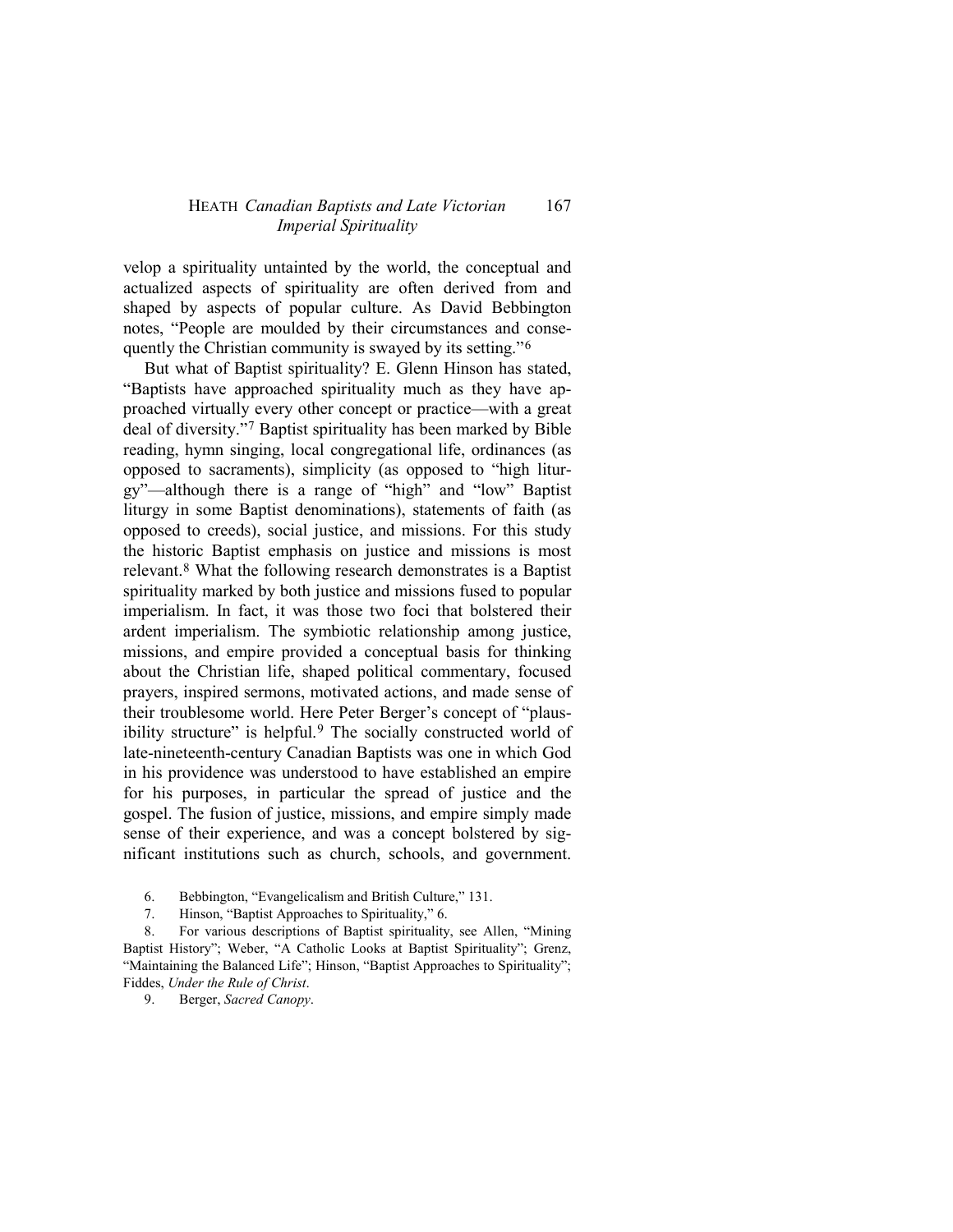Contemporary readers may look back aghast at some of the claims and assumptions made during the heyday of imperialism, recognizing the dynamic of socialization on Baptist spirituality. But in doing so, contemporary readers need to remember that recognizing past socialization is easy, recognizing it in the present is a different matter altogether.

There were specific late-Victorian events that heightened imperial fervor, and in the Baptist commentary surrounding those events one can get a glimpse of the fusion of justice, missions, and imperialism. The following, then, provides a brief examination of Baptist imperial spirituality during the following critical events: Queen Victoria's Golden Jubilee (1887), Queen Victoria's Diamond Jubilee (1897), Queen Victoria's Death (1901), the Boxer Rebellion (1900), and the South African War (1899–1902).[10](#page-3-0) However, before progressing further it is necessary to make a few comments on the imperialism of the period.

# *Age of Imperialism*[11](#page-3-1)

The latter part of the nineteenth century, and up to the First World War, has been coined the Age of Imperialism or the period of the New Imperialism. Imperialism was a widespread and popular movement in Western Europe and North America during a period marked by the rapid expansion of already existing empires, such as Britain's or France's, or new ones such as Germany's or Japan's. The United States was also beginning to flex its imperial muscle in its war against Spain.

Canada had celebrated its Dominion status in 1867, all the while remaining within the British Empire. While French Canadians were relatively unenthusiastic about the British Empire, and saw the world and Canada's place within it quite differently

<span id="page-3-0"></span><sup>10.</sup> Also referred to as the Boer War, Anglo-Boer War, or Second Anglo-Boer War.

<span id="page-3-1"></span><sup>11.</sup> For commentary on other late-Victorian Baptists and imperialism, see Hale, "Captives of British Imperialism"; Guy, "Baptist Pacifists in New Zealand"; Bryan, "Aiding Imperialism"; Cuthbertson, "Pricking the 'Nonconformist Conscience'"; Heath, "Canadian and American Baptist Self-Perceptions"; Heath, *Building a Nation*.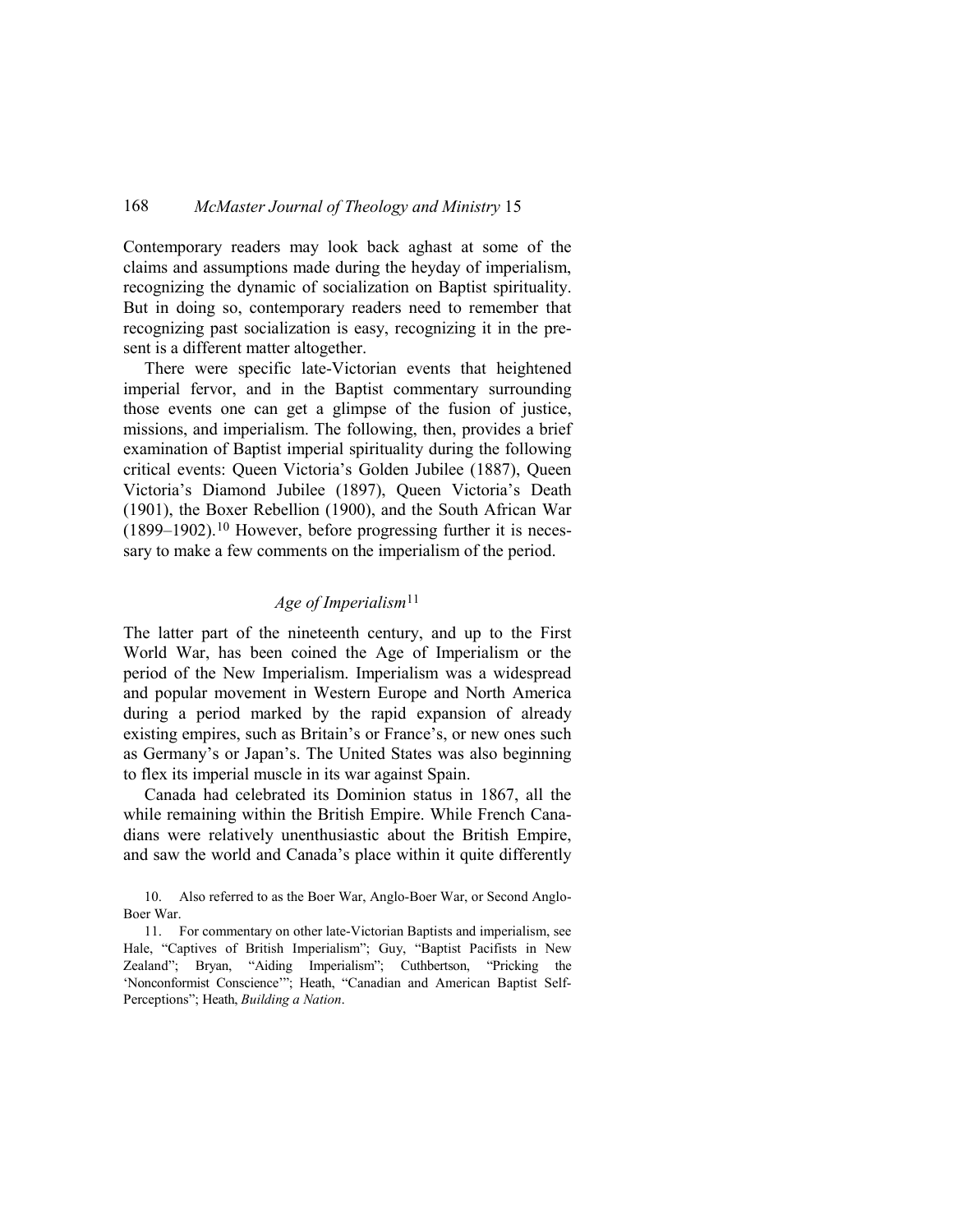than English Canadians,  $12$  by the end of the nineteenth century English Canadians took great pride in belonging to the largest empire that the world had ever seen. The power and global reach of the idea of empire must be acknowledged, for as David Armitage notes, imperial ideology united and motivated dispa-rate parts of the empire.<sup>[13](#page-4-1)</sup> Of course, it also needs to be remembered that notions of empire were fluid and often contested. In fact, while there may have been widespread support for the empire, there was no uniform idea of what belonging to the empire meant. "Imperialism" in late Victorian Canada enveloped a wide and diverse range of sentiments, and it was this ambiguity that was one of the reasons for its wide appeal.[14](#page-4-2) Carl Berger notes this ambiguity, and it is one of the problems that confronts historians who attempt to make sense of the whole imperial movement.<sup>[15](#page-4-3)</sup>

The events of the previous decades had engendered this growing passion for the empire. International tensions and uncertainty, tariff concerns with the United States (not to mention a fear of invasion by the US), and the Queen's Golden and Diamond Jubilees in 1887 and 1897 had all made closer ties with Britain seem not only natural, but necessary. It was during the war in South Africa, however, that Canadians displayed wild and enthusiastic support for the empire. Such excessive displays of imperial passion would not be seen again in Canada until the First World War.

<span id="page-4-0"></span>12. Stacey argues that the French willingness to fight for the Pope in 1868 illustrates how differently Quebecers saw the world. See Stacey, *Canada and the Age of Conflict*, 7. Silver claims that there was a French Canadian imperialism, except that this imperialism saw its divine mission to be the preservation and promotion of Catholicism in North America and the world. In other words, Quebec took on the role of France as the protector of Catholicism. See Silver, "Some Quebec Attitudes."

13. Armitage, *Ideological Origins*.

<span id="page-4-3"></span><span id="page-4-2"></span><span id="page-4-1"></span>14. Miller, *Painting the Map Red*, 4. See also Page, *Imperialism and Canada*, 2.

15. Page, "Carl Berger," 40.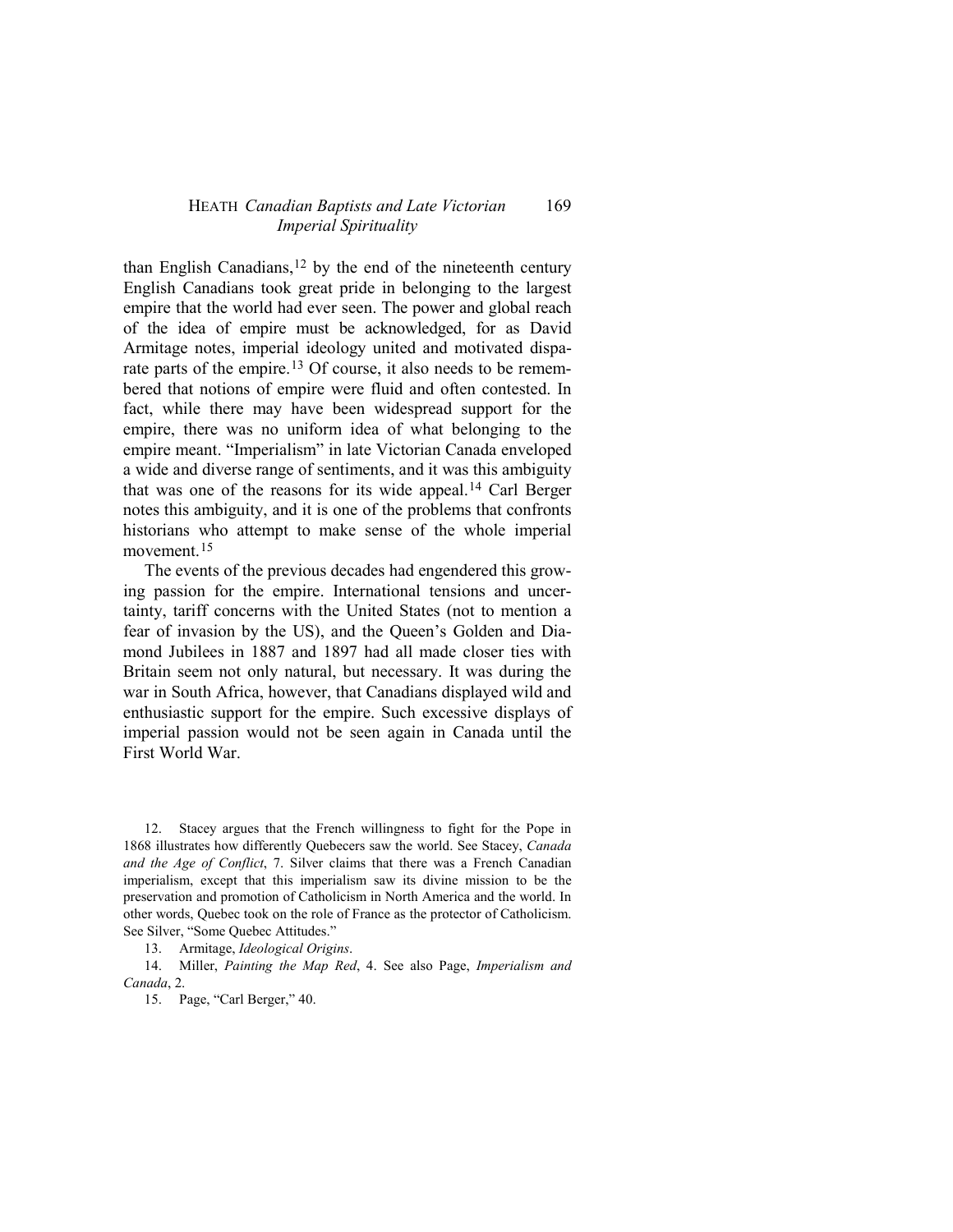## *Missions and Empire*

At the same time that European empires were growing around the globe, Protestant missions were rapidly expanding. The nineteenth century has been coined the "great century of Protestant missions."[16](#page-5-0) Until then British Protestants were relatively unconcerned about the spiritual condition of the non-European world.[17](#page-5-1) Over the course of the nineteenth century, however, Protestant missions grew from relative obscurity to a position of prominence within the church. British Protestant denominations were at the vanguard of this missionary movement, sending 9,014 missionaries out of a total of 17,254 Protestant missionaries from all countries.[18](#page-5-2) In fact, "by the middle of the nineteenth century, the 'missionary spirit' was being hailed by contemporaries . . . as the 'characteristic feature' of the religious piety for which the Victorians were rightly renowned."[19](#page-5-3) Baptist life in Canada, like that of their Victorian co-religionists in Britain, was marked by a piety that had at its heart the spread of the gospel.[20](#page-5-4)

British Baptists such as William Carey were at the forefront of the creation of the nineteenth-century Protestant missionary movement. As the nineteenth century progressed, missionary societies were formed, funds raised, and an increasing number of missionaries sent. The nineteenth century focus for Canadian Baptists was mainly among the Telegu in southeastern India. At the very end of the century Canadian Baptists also began mission work in Bolivia. The exploits of foreign missionaries and the call to missionary work were continually presented to the churches,

<span id="page-5-0"></span>16. Latourette, *The Great Century*, 1. As Brian Stanley argues, however, numbers alone would make the twentieth century an even greater century for Protestant missions. See Stanley, *Bible and the Flag*, 83–84.

17. Stanley, *Bible and the Flag*, 55.

<span id="page-5-2"></span><span id="page-5-1"></span>18. The next greatest Protestant missionary-sending nation was the United States. Out of those 17,245 Protestant missionaries, the US sent 4,159. See Stanley, *Bible and the Flag*, 83.

19. Thorne, *Congregational Missions*, 5.

<span id="page-5-4"></span><span id="page-5-3"></span>20. This concern for the non-Christian was not entirely new, for since at least the eighteenth century a key characteristic of Baptist spirituality was an emphasis on conversions. See Hinson, "Baptist Approaches to Spirituality," 14.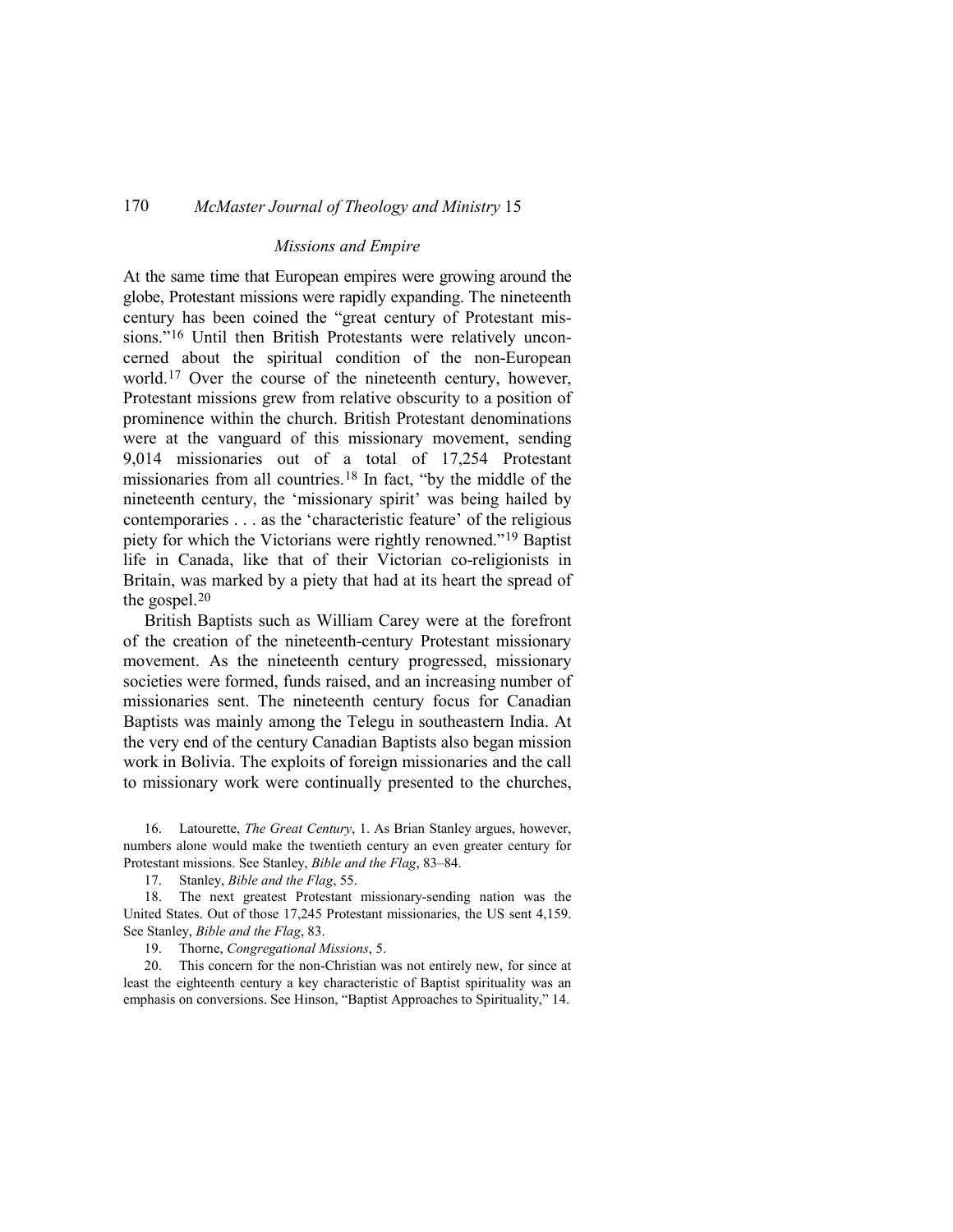and numerous missionaries were sent overseas. One significant connection between imperialism and missions was that Canadian Baptists believed that the missionary passion of their spirituality could best be actualized through the spread of the British Empire.

## *Queen Victoria's Golden Jubilee, 1887*

Baptist zeal for the empire was growing during Queen Victoria's Golden Jubilee, and the Baptist press paid attention to such things as Victoria's coronation, the Jubilee itself, and even the use of the Jubilee for a church fund-raising event.<sup>[21](#page-6-0)</sup> These glimpses of the commitment to monarchy and empire foreshadowed the coming zeal for empire.[22](#page-6-1) What made Victoria's reign so glorious for Baptists was the connection between her reign and the spread of missions. The *Canadian Baptist* concluded: "no movement of Her Majesty's eventful reign has been more wonderful, either in extent or success, than the mission work of Protestantism."[23](#page-6-2) The *Religious Intelligencer* claimed that the "friends of evangelical religion are more numerous, earnest and effective than they were fifty years ago.["24](#page-6-3) These convictions that the reign of Victoria was a boon to missions would only grow stronger over the following decade. The *North West Baptist* had nothing to say about the Jubilee, but its June comments on the Anglo-Saxon race reveal the sentiment that Anglo-Saxons were a unique race that had a special affinity for Christianity: "The Anglo Saxon race, now numbering 100,000,000, are to be the rulers of this continent. They are the lovers of liberty and of Christianity, lovers of man and God, they are to be the dominant

<span id="page-6-3"></span><span id="page-6-2"></span><span id="page-6-1"></span>22. For imperial sentiment among Baptists in the 1880s, see Heath, "Nile Expedition."

24. "Fifty Years a Queen," *Religious Intelligencer*, 22 June 1887, 4.

<span id="page-6-0"></span><sup>21.</sup> "Her Majesty's Coronation," *Canadian Baptist*, 9 June 1887, 3; "The Year of Jubilee," *Canadian Baptist*, 23 June 1887, 4; "The Queen's Jubilee," *Canadian Baptist*, 23 June 1887, 8; "British and Foreign," *Religious Intelligencer*, 25 May 1887, 8; "A Waste-Basket Item," *Canadian Baptist*, 16 June 1887, 5.

<sup>23</sup>*. Canadian Baptist*, 23 June 1887, 4.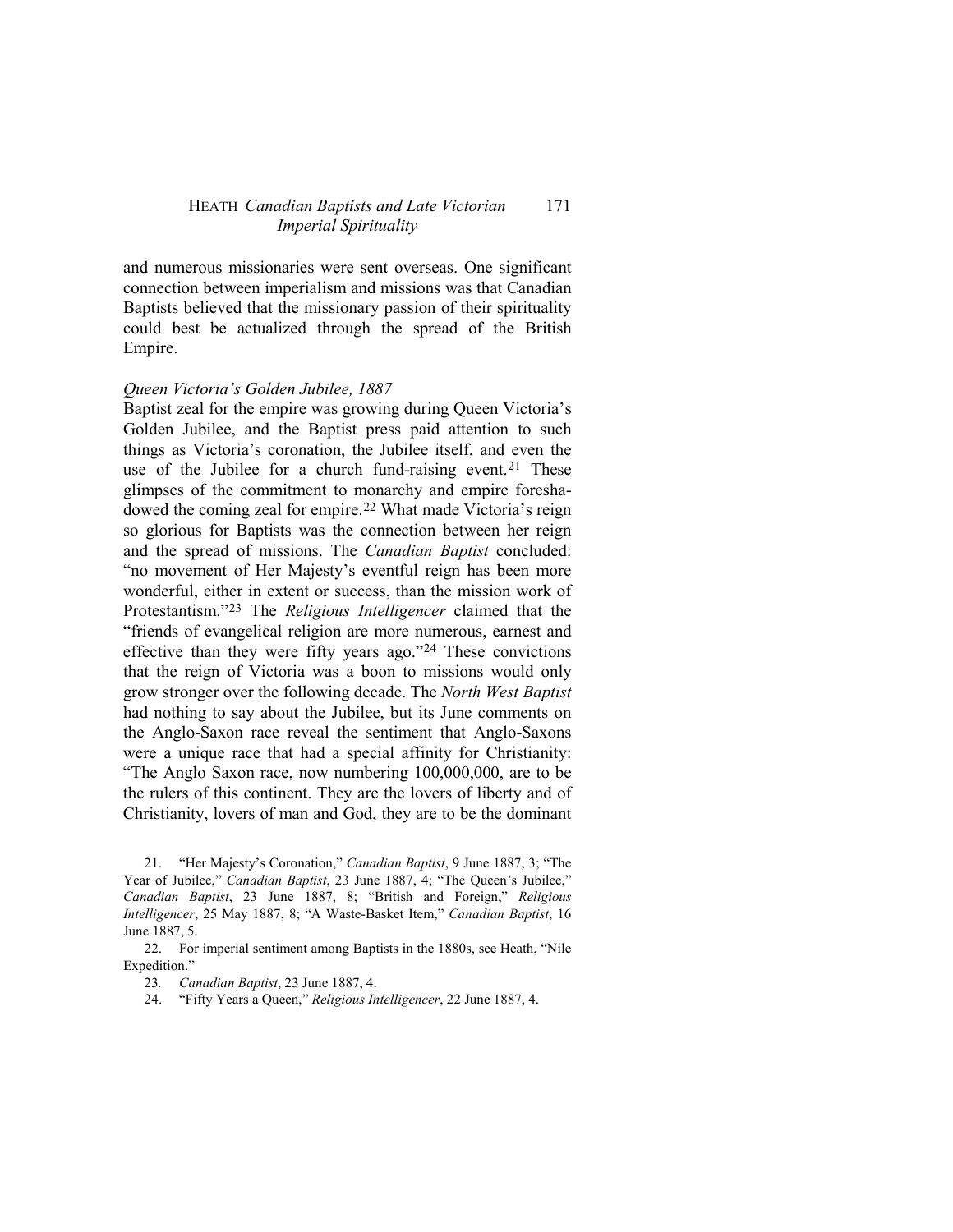race."[25](#page-7-0) With such assumptions, how could those passionate for the spread of Christianity not celebrate the empire, Anglo-Saxon supremacy, and the reign of Victoria?

### *Queen Victoria's Diamond Jubilee, 1897*

The Queen's Diamond Jubilee was celebrated from the 19th to the 24th of June 1897, and during those days the British public was "able to gorge on a rich diet of ceremonial and display, speech-making and official processions."[26](#page-7-1) The highlight of the celebrations was the Queen's procession to St. Paul's with over 50,000 troops from around the empire escorting her. Canadian Baptist commentary on the Jubilee reveals a deep pride in the empire and Canada's place within it. Numerous times Canada was claimed to be the most important component of the empire, and the many accomplishments of the empire were considered to be Canadian accomplishments as well.<sup>[27](#page-7-2)</sup> Commentary and sermons extolled the myriad benefits that Victoria's reign brought to Britain, Canada, and the entire world.[28](#page-7-3) Both Baptists of Ontario and Quebec (BCOQ), and Western Baptists supported the recommendation of the Governor General to set aside Sunday, 20 June, for churches to offer special services of thanksgiving for the Queen.[29](#page-7-4)

One benefit that was frequently noted in the various commentary on the Jubilee was the advancement of the gospel under her reign. Victoria was deemed to be a faithful and godly Christian, and her reign led to the spread of the gospel.[30](#page-7-5) The

25. "Manitoba's Future," *North West Baptist*, 1 June 1887, 2.

26. Judd, *Empire*, 130.

<span id="page-7-2"></span><span id="page-7-1"></span><span id="page-7-0"></span>27. For instance, the *Religious Intelligencer* referred to Canada as "the foremost colony of the Empire." See "Notes on Current Events," *Religious Intelligencer*, 9 June 1897, 4.

<span id="page-7-3"></span>28. For instance, see "What Victoria Has Seen," *Religious Intelligencer*, 16 June 1897, 1; "Sixty Years," *Religious Intelligencer*, 16 June 1897, 4; Peter W. Gordon, "The Victorian Era," *Messenger and Visitor*, 2 June 1897, 3; "Sixty Years on the Throne," *Canadian Baptist*, 17 June 1897, 1.

<span id="page-7-4"></span>29*. Baptist Year Book* (1897), 26; *Canadian Baptist*, 10 June 1897, 355; *North West Baptist*, 1 July 1897, 16.

<span id="page-7-5"></span>30. For instance, a summary of one sermon on Victoria's reign concluded with the following: "In closing an admirable summary of Victoria's beautiful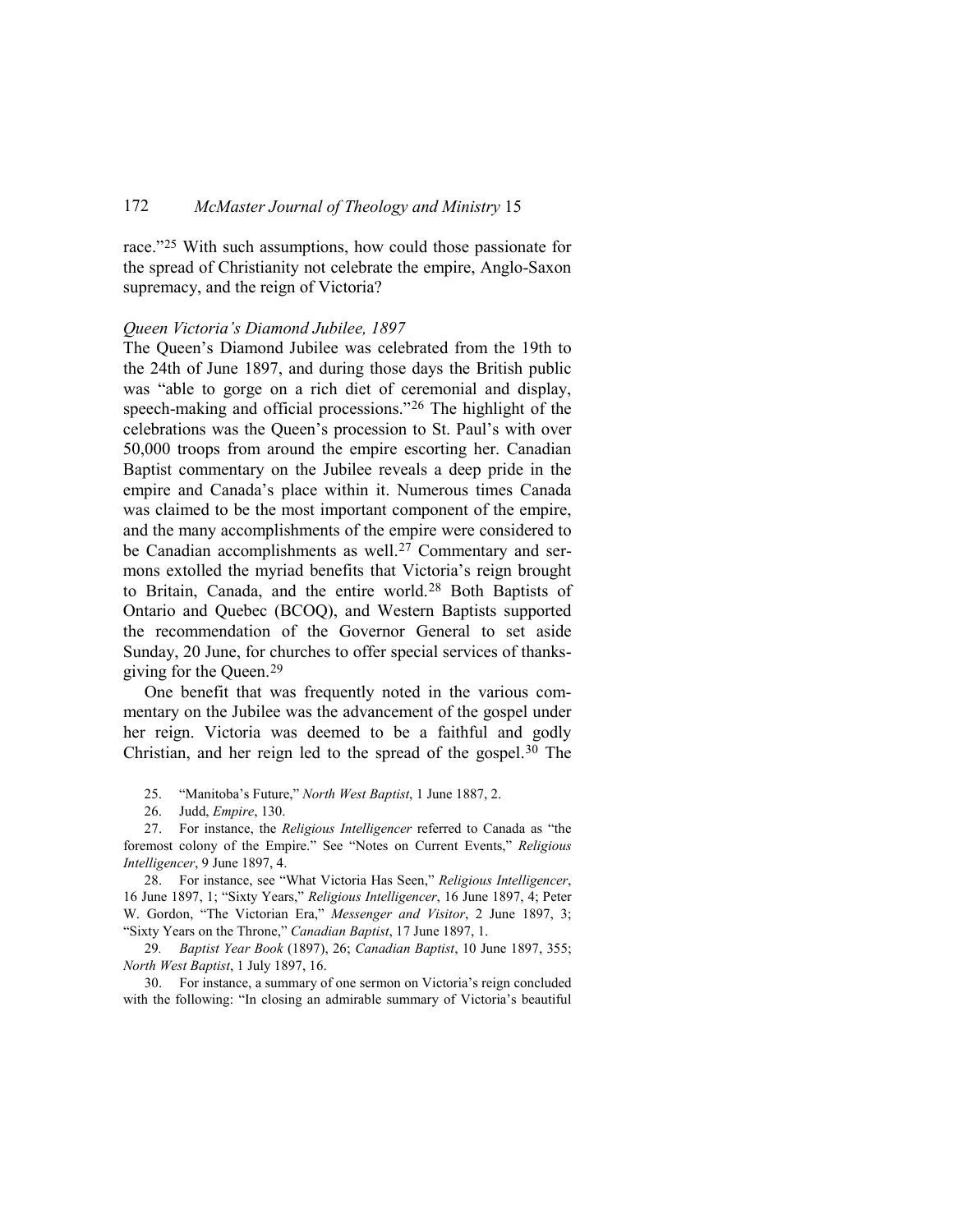following commentary on her reign provides an example of the connection made between the growth of Christian missions and the reign of Victoria:

The very great enlargement of the nation's territory, the development of its commerce, its industries and its wealth, the establishment of its mighty navy and forces of defence, the extension of learning, the culture of the sciences, the growth of literature, the extension of political rights and privileges, the splendid success of the colonization system, the vastly improved conditions in the life of the common people, the extension of philanthropic evangelistic work on behalf of the nation and the world: these are among the things which have given character to the Victorian age and splendor to the longest reign in British annals. $31$ 

This correlation between the reign of Victoria and the spread of Christianity was echoed by Rev. Adams in Nova Scotia, 20 June 1897, in his Diamond Jubilee Address. He declared:

The expansion of the Empire, and inflow of populations, the growth of commerce and the tributary trade from the countries of the world; the abounding great literature and the general education of the people; the circulation of the Bible and world wide evangelization, are the fruitage harvested through the long and laborious sowing of millions of heroic men and women, the founders and defenders of the Empire; our heritage today.[32](#page-8-1)

Adams went on to detail the virtues of the Queen, blessings of empire, and the ways in which organizations such as the British and Foreign Bible Society were able to expand dramatically their global outreach under Victoria's reign. In fact, Adams claimed, England had done more for the spread of Christianity than possibly all the other nations combined. The obvious conclusion of a reign so beneficial to Christianity, Adams declared, was that:

- 31. "Victoria's Reign," *Messenger and Visitor*, 23 June 1897, 4.
- <span id="page-8-1"></span>32. "Diamond Jubilee Address," *Messenger and Visitor*, 7 July 1897, 2.

<span id="page-8-0"></span>character he dwelt emphatically upon her religious principles and christian [*sic*] life. Her love of the bible, her faith in God, her loyalty to the Protestant faith and her personal piety." See "A Patriotic Sermon," *Religious Intelligencer*, 30 June 1897, 1.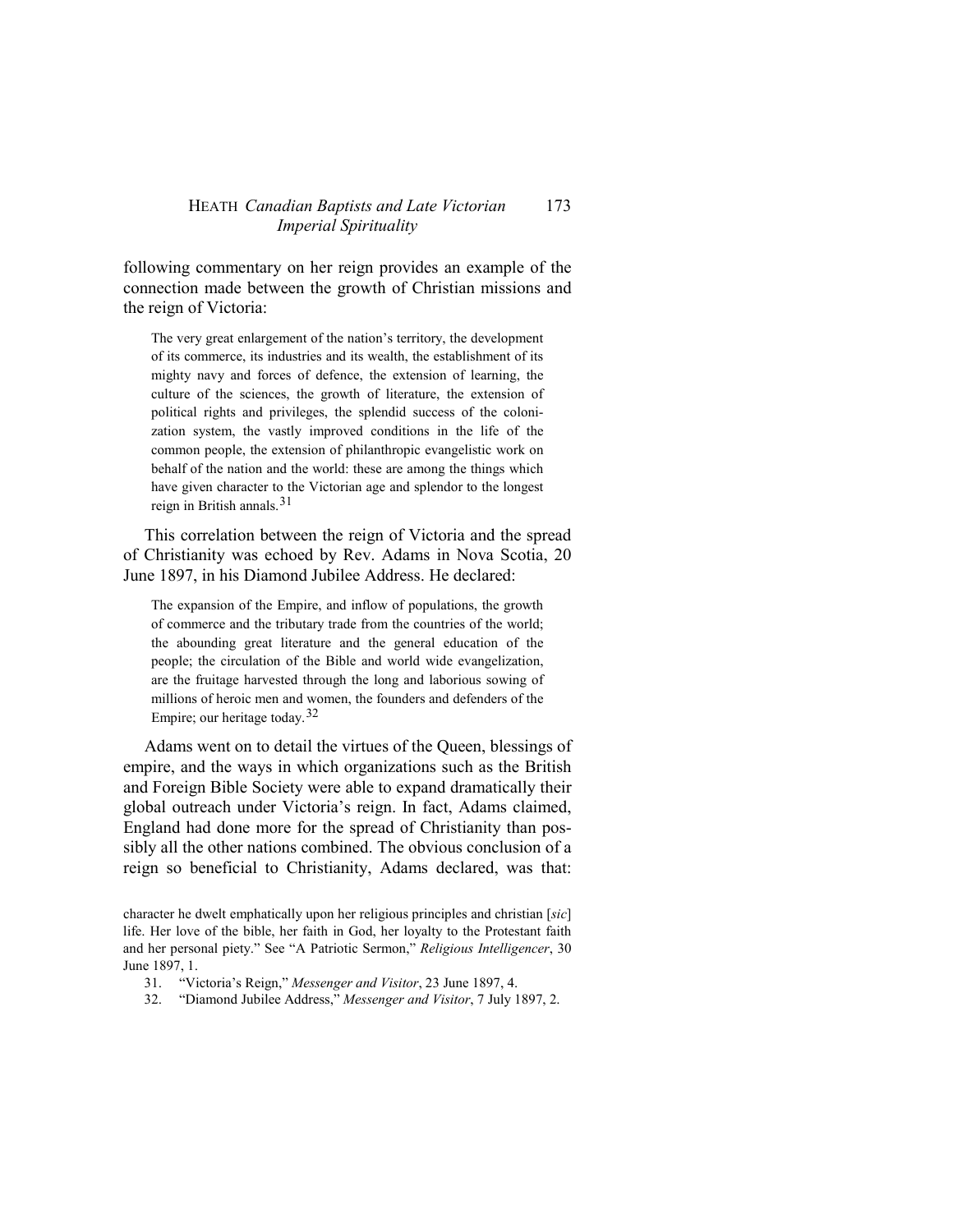"God had made what it is, and England has made the Queen what she is. Therefore we must give God all the glory for England's Queen, and for the Queen's England, through Jesus Christ our Lord."[33](#page-9-0) The BCOQ resolution in support of the Queen reveals the same conviction that the reign of Victoria was a boon to the church. It read that she had conferred "unspeakable blessings upon the great philanthropic and Christian enterprises" during her "long and happy reign."[34](#page-9-1) Again, it would have been very difficult for missions-oriented Baptists not to support an empire that appeared to be so instrumental in spreading the gospel.

# *Queen Victoria's Death, 1901*

The death of Queen Victoria on 21 January 1901 sparked a dramatic outpouring of pro-monarchy and imperial sentiment, and Canadian Baptists were no different from other Protestants in the country.[35](#page-9-2) Upon notice of Queen Victoria's death on 21 January 1901, the executive officers of the BCOQ quickly produced a resolution of sorrow, sympathy, and loyalty.[36](#page-9-3) Baptists meeting in New Brunswick in October that year expressed their Conference's "sorrow" at her death, and "thankfulness" for her reign.[37](#page-9-4) Details of the funeral service in London made it into Baptist publications,<sup>[38](#page-9-5)</sup> and a number of churches such as College Street Baptist, Jarvis Street Baptist, and Dovercourt Road Baptist held memorial services.[39](#page-9-6) Tributes

33. "Diamond Jubilee Address," *Messenger and Visitor*, 7 July 1897, 3.

<span id="page-9-2"></span><span id="page-9-1"></span><span id="page-9-0"></span>34. *Baptist Year Book* (1897), 19. See also report on convention, *Canadian Baptist*, 3 June 1897, 344.

35. Heath, "Were We in the Habit."

36. "Editor Notes," *Canadian Baptist*, 28 February 1901, 9.

<span id="page-9-4"></span><span id="page-9-3"></span>37. "Minutes of the Sixty-Ninth Annual Session of the Free Baptist General Conference of New Brunswick" (5–7 October 1901), 61.

<span id="page-9-5"></span>38. "The Queen's Funeral," *Religious Intelligencer*, 6 February 1901, 4; Rev. Alexander MacLaren, "In Memorium: Queen Victoria," *Canadian Baptist*, 28 February 1901, 15.

<span id="page-9-6"></span>39. "The Queen's Funeral," *Canadian Baptist*, 7 February 1901, 81; "Dr. Thomas' Tribute to the Queen," *Canadian Baptist*, 14 February 1901, 2.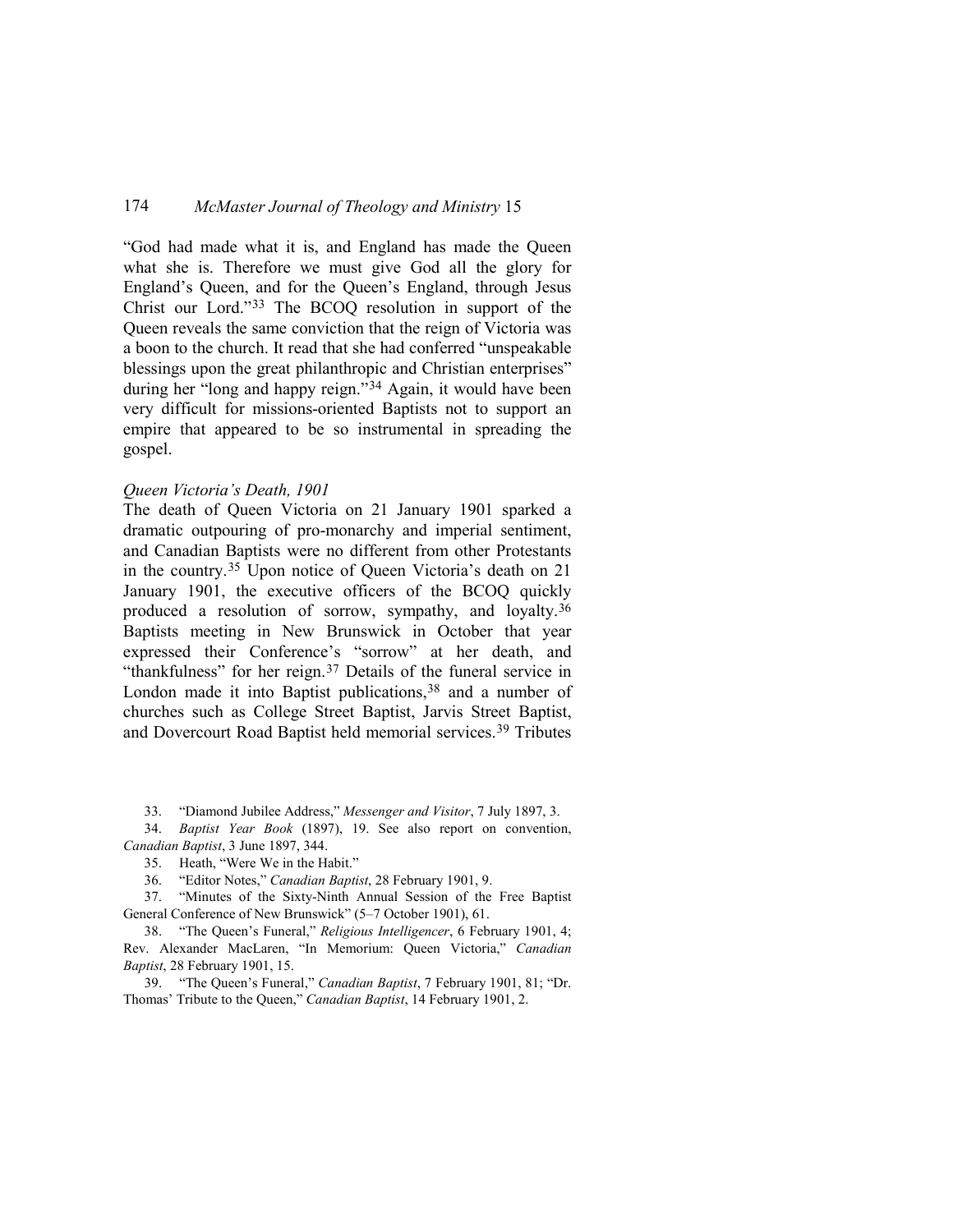to the Queen (and to her son, the future King Edward VII) also made it into the pages of the denominational press.<sup>[40](#page-10-0)</sup>

## *Boxer Rebellion, 1900*

By 1900 there were approximately 2,000 Protestant missionaries in China and approximately 1,000 Roman Catholic priests and nuns.[41](#page-10-1) Canada's contribution to these figures was relatively small. Canadian missionaries began to go to China in the later part of the nineteenth century, the first departing in 1865.[42](#page-10-2) Approximately half of Canada's 120 missionaries to China in 1900 were missionaries with China Inland Mission, and among Canadian denominations the Presbyterians sent the most missionaries to Presbyterian mission stations, followed by the Methodists.<sup>[43](#page-10-3)</sup>

Despite the fact that most Canadian Baptist overseas mission work was in India and Bolivia, Canadian Baptists had much to say about the troubles in China.<sup>[44](#page-10-4)</sup> In June 1900, Canadian Baptist publications began reporting extensively on the conflict. They quickly came to the defense of imperialism and missionaries in China, but they were also quite critical of the excesses of imperialism and willing to blame the Western powers for many of their troubles in China.

<span id="page-10-0"></span>40. W. H. Porter, "Queen Victoria," *Northwest Baptist*, February 1901, 1; "To the Queen," *Messenger and Visitor*, 6 March 1901, 7; "A Coronation Hymn," *Free Baptist Banner*, August 1902, 171; "The Crowning of Kingship," *Free Baptist Banner*, July 1902, 147; "God Save the King," *Religious Intelligencer*, 27 February 1901, 6; "Lord Salisbury's Tribute to the Queen," *Messenger and Visitor*, 6 February 1901, 1; "Hindu Women and Queen Victoria," *Religious Intelligencer*, 27 March 1901, 1; "Queen Victoria," *Religious Intelligencer*, 30 January 1901, 4; *Canadian Baptist*, 31 January 1901, 1.

42. Ibid., 27.

43. For history of Canadian missions in China, see Austin, *Saving China*.

<span id="page-10-4"></span><span id="page-10-3"></span><span id="page-10-2"></span><span id="page-10-1"></span>44. Heath, "When Missionaries Were Hated." Much of the following commentary is taken from this article. For a description of the events in the Boxer Rebellion, see Tan, *Boxer Catastrophe*; Keown-Boyd, *Fists of Righteous Harmony*; Martin, *Boxer Rebellion*; Purcell, *Boxer Uprising*.

<sup>41.</sup> Austin, *Saving China*, 65.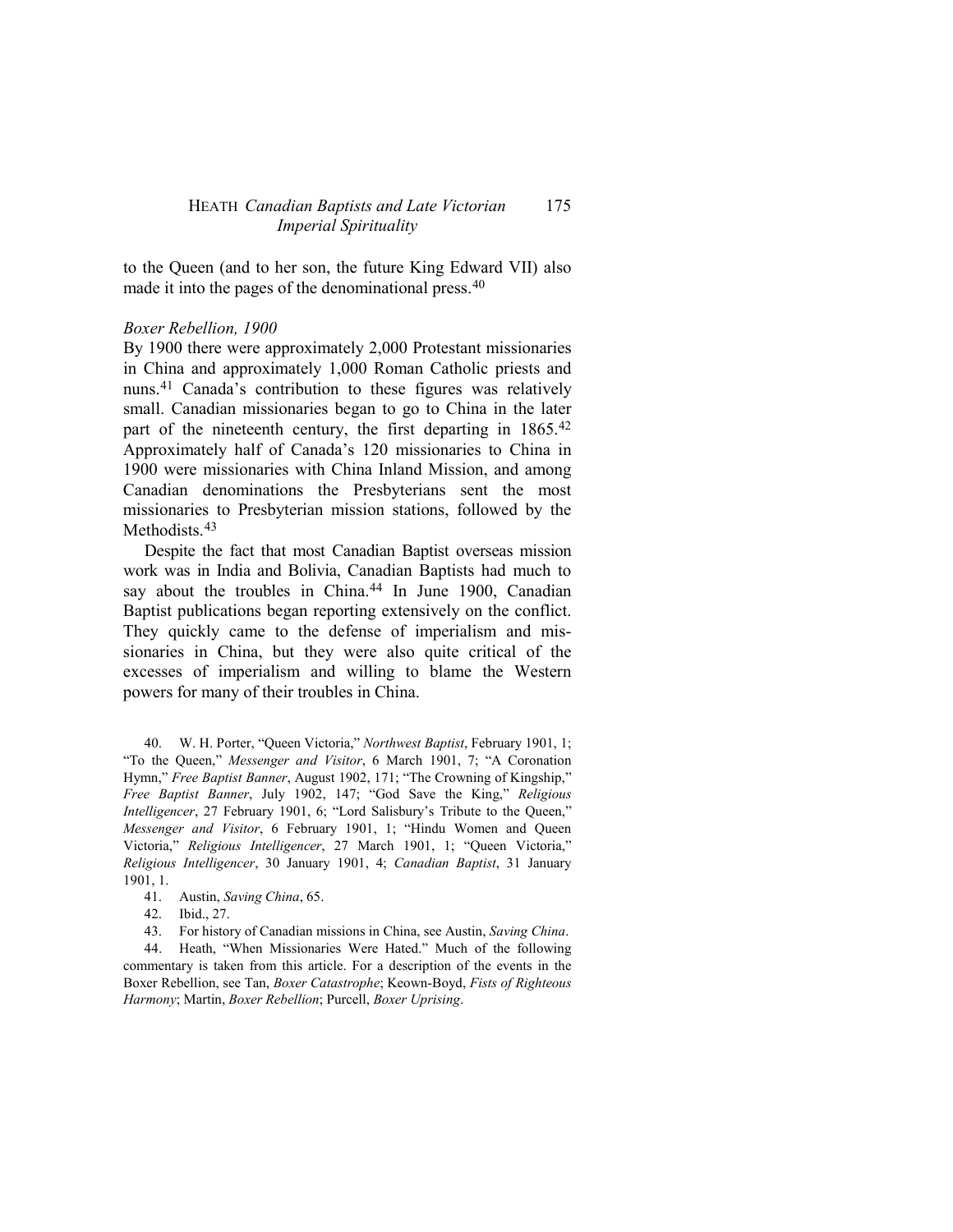Brian Stanley proposes that British missionaries in the later nineteenth century entered the political arena to protect their interests.[45](#page-11-0) It was assumed, Stanley argues, that British imperial control could best bring about the much needed stability and rule of law (not to mention commerce and technology) that would aid the work of the missionaries. In the case of China, there were calls for imperial intervention to protect the missionaries. Like many British missionaries, <sup>[46](#page-11-1)</sup> Canadian Baptists expected that Western governments should provide protection for missionaries in China. All Western governments had a "clear duty" to give the protection that was needed,<sup>[47](#page-11-2)</sup> and the fact that missionaries had the legal right to be in China (due to various treaties) bolstered the claim made for intervention on their behalf[.48](#page-11-3) One editorial pointed out that military intervention had saved previous Christian communities from extinction, and that such imperial intervention was needed for the crisis in China[.49](#page-11-4)

# *South African War, 1899–1902*

It was normal for the churches to report on imperial matters in the years before the South African War. However, that reporting intensified during the war, for during that time there was a surge of imperial sentiment among Canadian Protestants—Baptists included—that manifested itself in numerous places, including the religious press. While the South African War has tended to be forgotten by post-World War generations, in its day it captured the imagination and fuelled the passions of Canadians. In an age of rapid dispatches from the front with war news, jingoistic newspapers, and imperial zeal reaching a feverish pitch, the "longest, costliest, bloodiest and most humiliating war fought by Britain between 1815–1914"[50](#page-11-5) dominated the politics and policy of Sir Wilfrid Laurier and the Canadian government at the turn of the century. Like other Protestant churches in Canada, Canadian

- <span id="page-11-0"></span>45. Stanley, *Bible and the Flag*, ch. 5.
- <span id="page-11-1"></span>46. Greenlee and Johnston, *Good Citizens*, 108–10.
- <span id="page-11-2"></span>47. "Editorial Notes," *Canadian Baptist*, 21 June 1900, 1.
- <span id="page-11-3"></span>48. "Editorial Notes," *Canadian Baptist*, 28 June 1900, 1.
- <span id="page-11-4"></span>49. "Editorial Notes," *Canadian Baptist*, 16 August 1900, 1.
- <span id="page-11-5"></span>50. Smith, "Boer War," 47.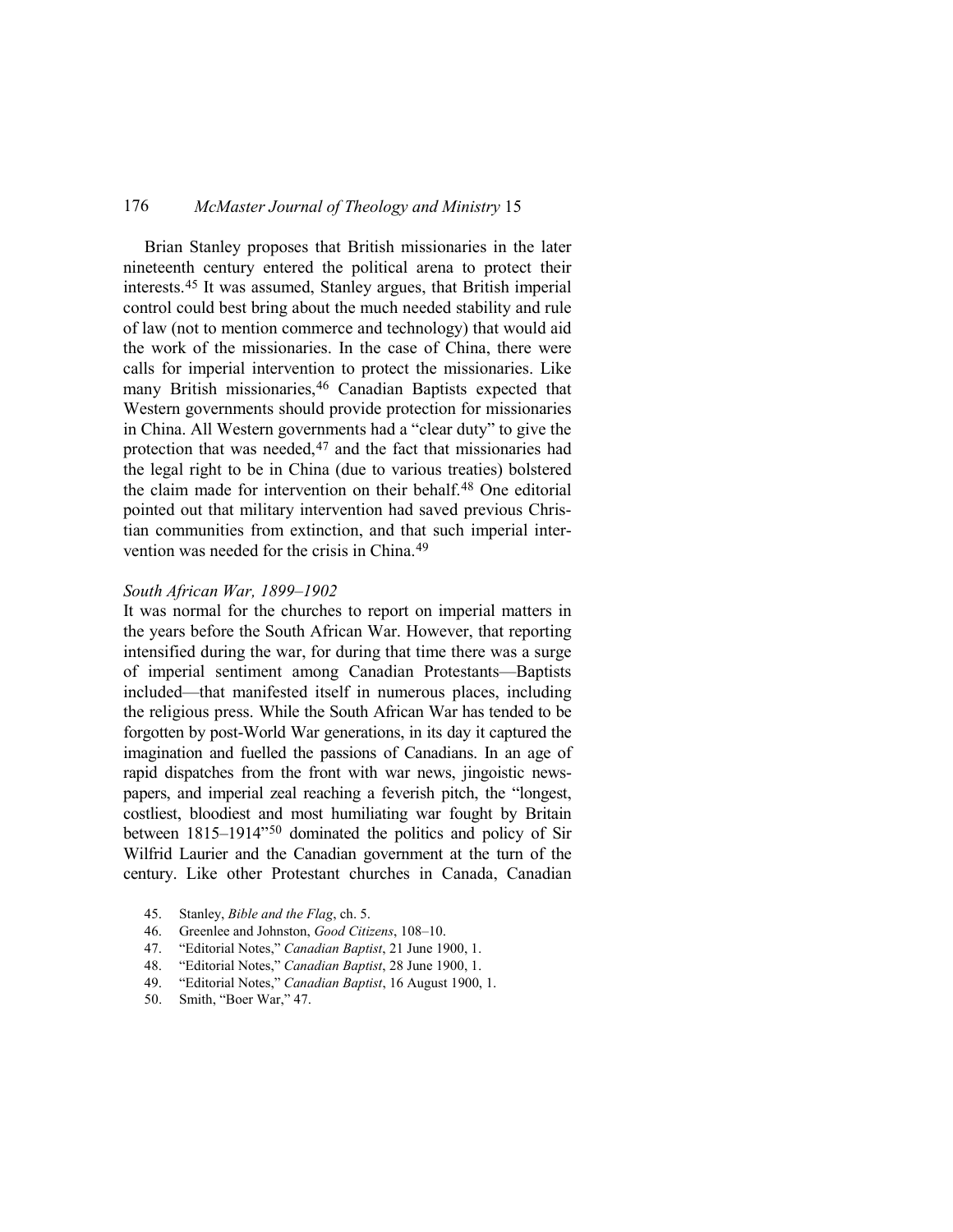Baptists supported the sending of Canadian troops to fight against the Boers in South Africa, in part, because of the impact that a British victory would have on mission work.<sup>[51](#page-12-0)</sup>

The outbreak of war led to expressions of concern for the work of the church and missions in South Africa. Of course, Anglicans, who had a significant presence in South Africa, showed more concern than the Baptists who, by comparison, did not. Alongside these quite natural partisan matters was a shared concern for the safety and health of the wider church in South Africa. And what was considered best for the church in South Africa? Baptists in Canada agreed with those in Britain who believed "a triumphant Afrikanerdom would spell spiritual and material ruin for the region's native peoples."<sup>[52](#page-12-1)</sup>

Boer rule was considered to be a hindrance to mission work. Even before David Livingstone's negative appraisal of the Boers and their treatment of the "natives," British missionaries had experienced tensions with the Boers over differing views of how to treat the "natives." As far back as the 1820s British missionaries had advocated for the rights of indigenous peoples of South Africa.[53](#page-12-2) In the Baptist press the Boers' treatment of the "natives" was decried[.54](#page-12-3) The *Canadian Baptist* claimed that the Boers were "the enemies of progress, ignorant, bigoted, cruel without measure. They have even stood in the way of the mission worker. They treat the natives worse than dogs."[55](#page-12-4) The *Western Baptist* pointed back to the days of Livingstone as an example of Boer mistreatment of the "natives" and as an example of the Boer hindrance to mission work.[56](#page-12-5) Elsewhere the

<span id="page-12-1"></span><span id="page-12-0"></span>51. For an examination of the Canadian Protestant churches, the war, and missions, see Heath, *War with a Silver Lining*, ch. 5.

52. Greenlee and Johnston, *Good Citizens*, 88.

53. Neill, *History of Christian Missions*, 264.

<span id="page-12-3"></span><span id="page-12-2"></span>54. The Boer mistreatment of the "natives" had been noted before the war. For instance, see "Robert Moffatt and the Boer," *Canadian Baptist*, 20 February 1879, 2.

<span id="page-12-5"></span><span id="page-12-4"></span>55. "A Missionary View of the War," *Canadian Baptist*, 18 April 1901, 12.

56. "War in the Transvaal," *Western Baptist*, November 1899, 1.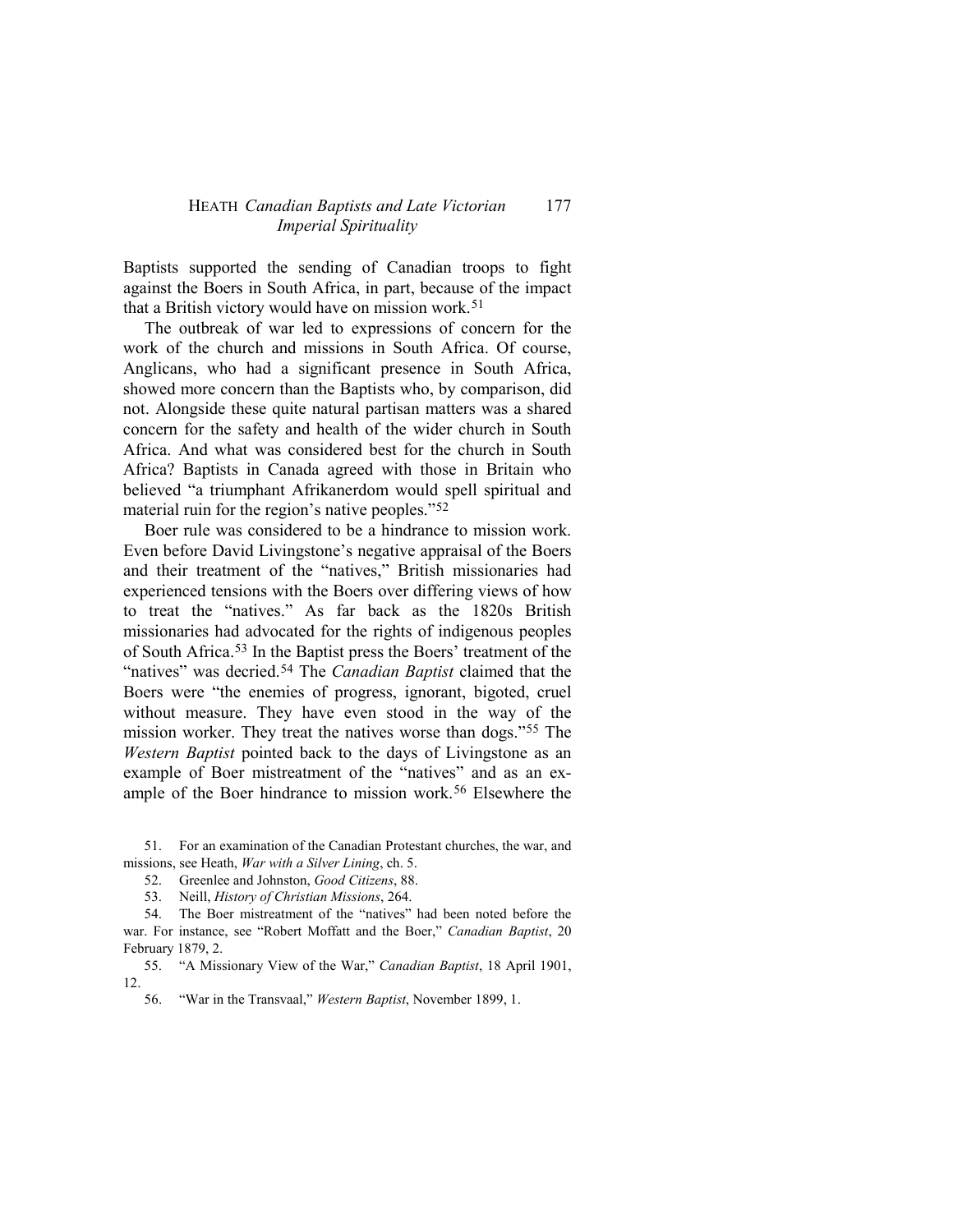Baptist press painted an unflattering portrait of the Boers. The Boers were a primitive "seventeenth century" people,<sup>[57](#page-13-0)</sup> were "unsophisticated, unkempt, unwashed, surrounded by a crowd of grubby children" and they had no desire to evangelize the natives.[58](#page-13-1) If there was any doubt about the lack of Boer concern for mission work among the "natives," statistics attested to the Boer disregard for outreach.[59](#page-13-2) At the conclusion of the war the Baptist missionary publication *Canadian Missionary Link* printed an article that rejoiced in the British victory as an opportunity for missionary advance: "How many there are who have thanked God for the peace so long desired. Not for the ending of war's miseries alone, but for the establishment of a better rule, and especially for the opening of a wider and more effectual door for the Gospel."[60](#page-13-3) Such rejoicing can only be understood in light of the conviction that Boers were active agents in hindering mission work.

Like their British counterparts, those concerned for mission work in South Africa believed that the spiritual stakes in the conflict loomed large, and that the war against the Boers must be supported. Such confidence that the mission work would be better off under British rather than Boer rule was rooted in the

<span id="page-13-0"></span>57. "The Outlook in South Africa," *Canadian Baptist*, 21 November 1901, 7. Also printed in the *Religious Intelligencer*. See "From South Africa," *Religious Intelligencer*, 11 December 1901, 1.

<span id="page-13-1"></span>58. "Sketches of Boer Life: By One Who Has Lived among Them," *Canadian Baptist*, 13 March 1902, 11; printed again two weeks later: *Canadian Baptist*, 27 March 1902, 7. Also printed in the *Religious Intelligencer* ("Sketches of Boer Life: By One Who Has Lived among Them," *Religious Intelligencer*, 26 March 1902, 1).

<span id="page-13-2"></span>59. "Sketches of Boer Life: By One Who Has Lived among Them," *Canadian Baptist*, 13 March 1902, 11.

<span id="page-13-3"></span>60. "Africa," *Canadian Missionary Link*, July-August 1902, 167. Roughly fifteen years earlier, the *Canadian Baptist* expressed almost the same sentiments after the British annexation of Burma. In its commentary on that annexation, it had argued that "however mixed may be the motives that led to the invasion, and however doubtful its justification, there can scarcely be a doubt that this, like so many other extensions of civilized government, will redound to the highest good of the benighted natives. A new door will be opened for missionary enterprise." See "The Annexation of Burmah [*sic*]," *Canadian Baptist*, 5 November 1885, 4.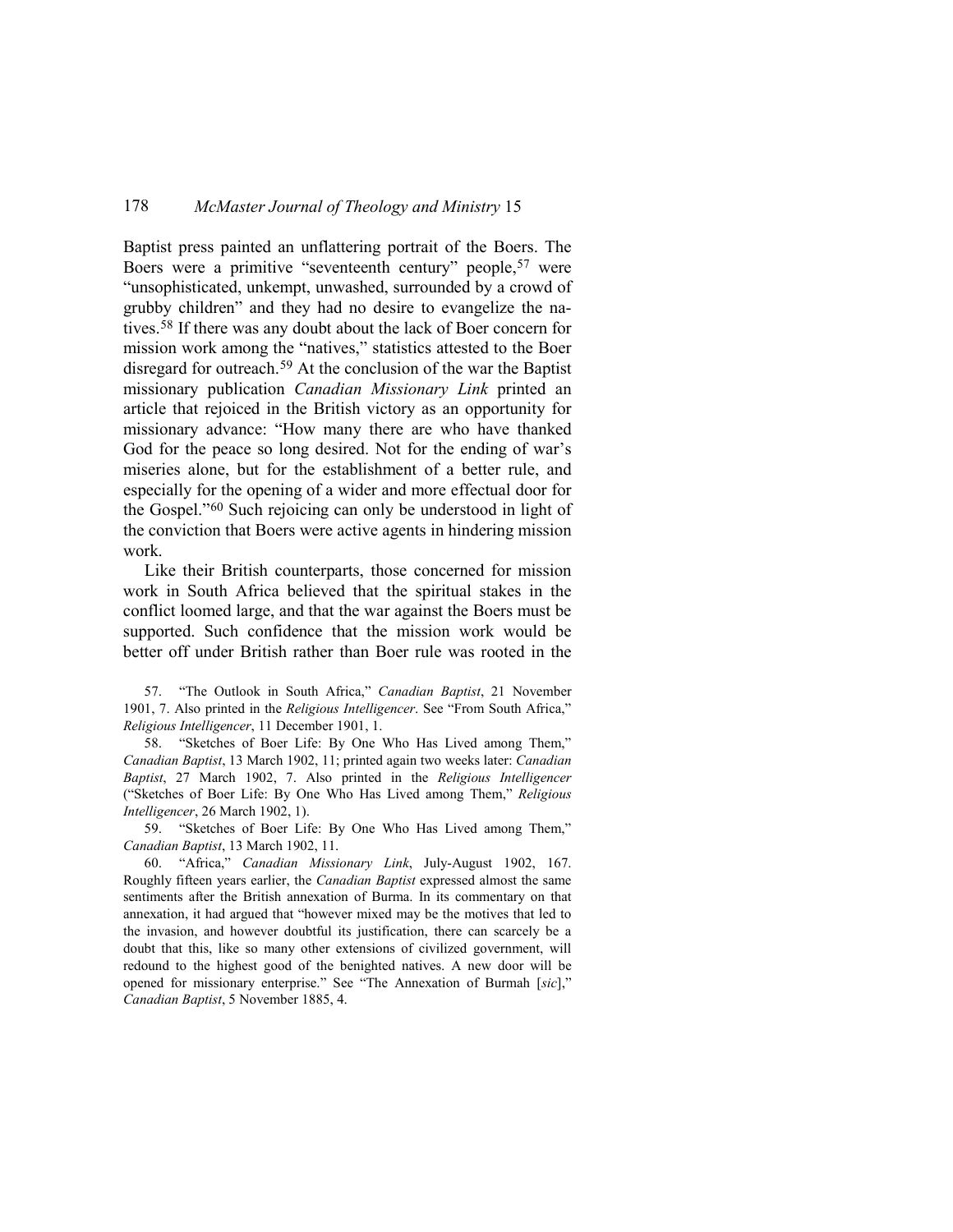conviction of the relative superiority of the British Empire. Once again, this Canadian approach to the conflict mirrored that of many in British mission circles.<sup>[61](#page-14-0)</sup> Their shortfalls notwithstanding, the British form of government, rule of law, and treatment of the "natives" was considered superior. To pray and hope for a British victory was not in expectation of a perfect or sinless British rule, but for one that was relatively more just, and, of particular concern, was more conducive to the work of missions.

## *Summary*

Stanley argues, "If you wish to mobilize Baptists (and evangelicals as a whole) on an issue that divides the nation down the middle politically, the way to do it is to persuade them that liberty to preach the gospel is at stake."<sup>62</sup> The examples noted above affirm his claim. Baptist spirituality was marked by a vigorous commitment to personal conversion and evangelical missions, and the events of the late nineteenth century fuelled that passion. It seemed as if God had providentially established an empire that aided in the growth of the church, and Baptists were not ones to argue with God. The empire was deemed good for missions, and therefore the empire had the church's blessing. The Baptist reaction to the war in South Africa certainly confirms Berger's claim that Canadian English Protestant imperial-ism was "infused" with religious emotion.<sup>[63](#page-14-2)</sup> The war was deemed to be much more than a war to "Paint the Map Even More Red"; it was a war that was fought to ensure the continued expansion of the Kingdom of God. A war tinged with such religious sentiment also fit into the new Dominion's perceived national destiny, whereby the nation, securely within the empire, began to help Christianize the world.

Nevertheless, Baptists were not completely naïve. During the Diamond Jubilee there was brief commentary on what was con-

- <span id="page-14-1"></span><span id="page-14-0"></span>61. Greenlee and Johnston, *Good Citizens*, 87–88.
- 62. Stanley, "Baptists, Antislavery and the Legacy of Imperialism," 289.
- <span id="page-14-2"></span>63. Berger, *Sense of Power*, 217.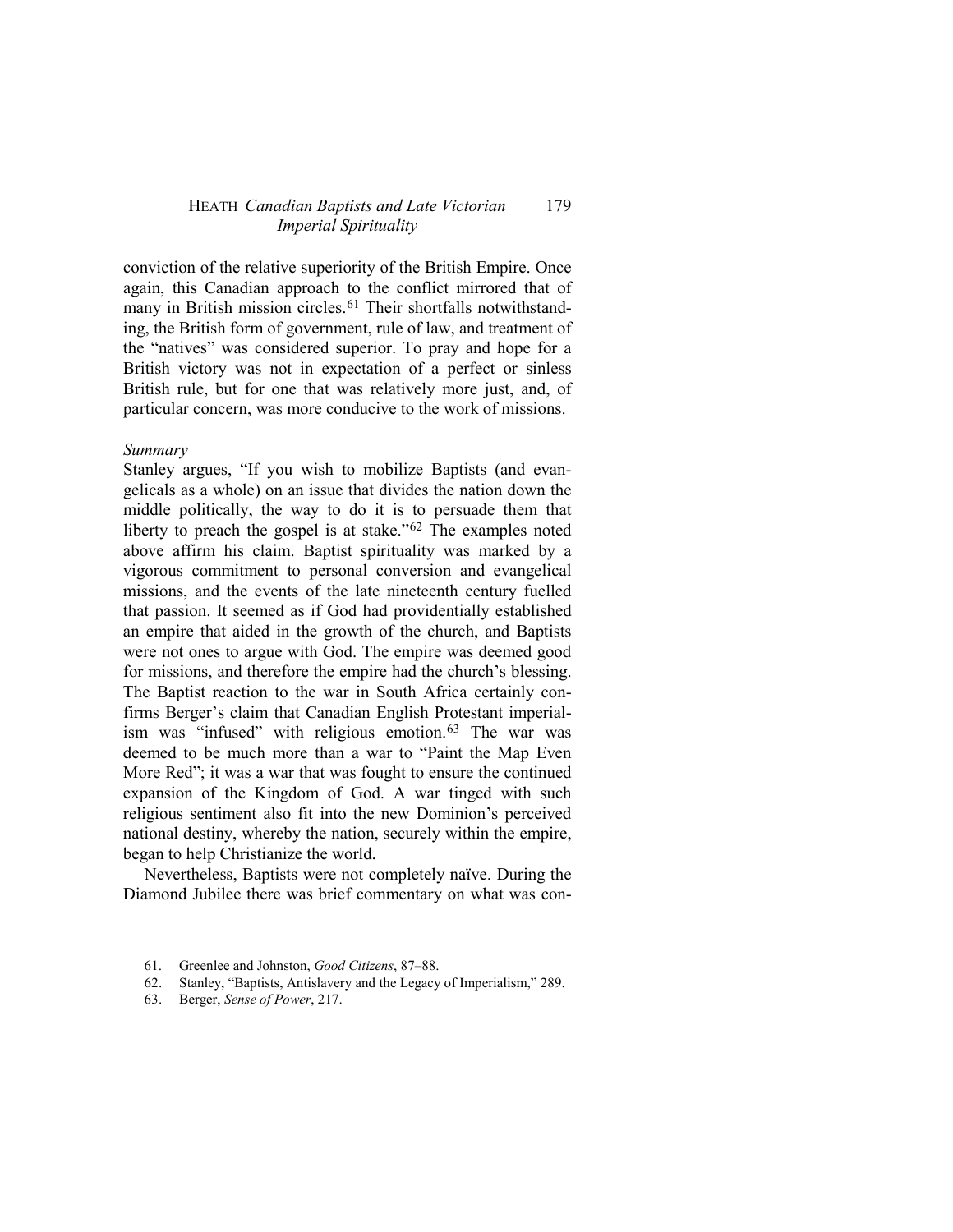sidered to be the lamentable militarism of the festivities.<sup>[64](#page-15-0)</sup> In regards to the problems in China, they acknowledged that the supposedly Christian empires, especially Russia, had committed unspeakable atrocities, and that the misuses of Western rule had brought the horrors of war upon themselves. They defended the innocence of missionaries, but were quite willing to point out the sins of the imperial governments. Andrew Porter's recent work shows that the relationship between British missionaries and empire was more complex and ambiguous than previously thought.[65](#page-15-1) Canadian Baptist attitudes towards missions and empire reflect some of that complexity and ambiguity, which leads to the following discussion of justice.

## *Justice and Empire*

Evangelicals displayed a passionate concern for justice from the very start of the movement, and the connection between Baptists and justice also has a considerable history. Walter Rauschenbusch and Martin Luther King, Jr. are perhaps the two most well-known figures in Baptist life whose spirituality was marked by a focus on justice, but there are others. For instance, Paul Dekar has proposed that nineteenth-century Baptist missionaries were acting implicitly as peacemakers when they acted as agents of reconciliation and fought against social injustices, <sup>[66](#page-15-2)</sup> Brian Stanley has shown how Baptist missionaries were involved in the struggle against slavery and injustice,<sup>[67](#page-15-3)</sup> and Marvia Lawes has illustrated how Baptists in Jamaica resisted slavery and colonialism.[68](#page-15-4)

The identification of the British Empire with liberty predated the late nineteenth century,  $69$  however, by the late nineteenth

<span id="page-15-1"></span><span id="page-15-0"></span>64. "Editorial Notes," *Canadian Baptist*, 8 July 1897, 1; "Editorial Notes," *Canadian Baptist*, 29 July 1897, 1.

65. Porter, *Religion versus Empire*.

66. Dekar, *For the Healing of the Nations*, ch. 11.

<span id="page-15-5"></span><span id="page-15-4"></span><span id="page-15-3"></span><span id="page-15-2"></span>67. Stanley, "Nineteenth-Century Liberation Theology"; Stanley, "Baptists, Anti-Slavery and the Legacy of Imperialism."

68. Lawes, "Historical Evaluation of Jamaica Baptists."

69. Armitage, *Ideological Origins*.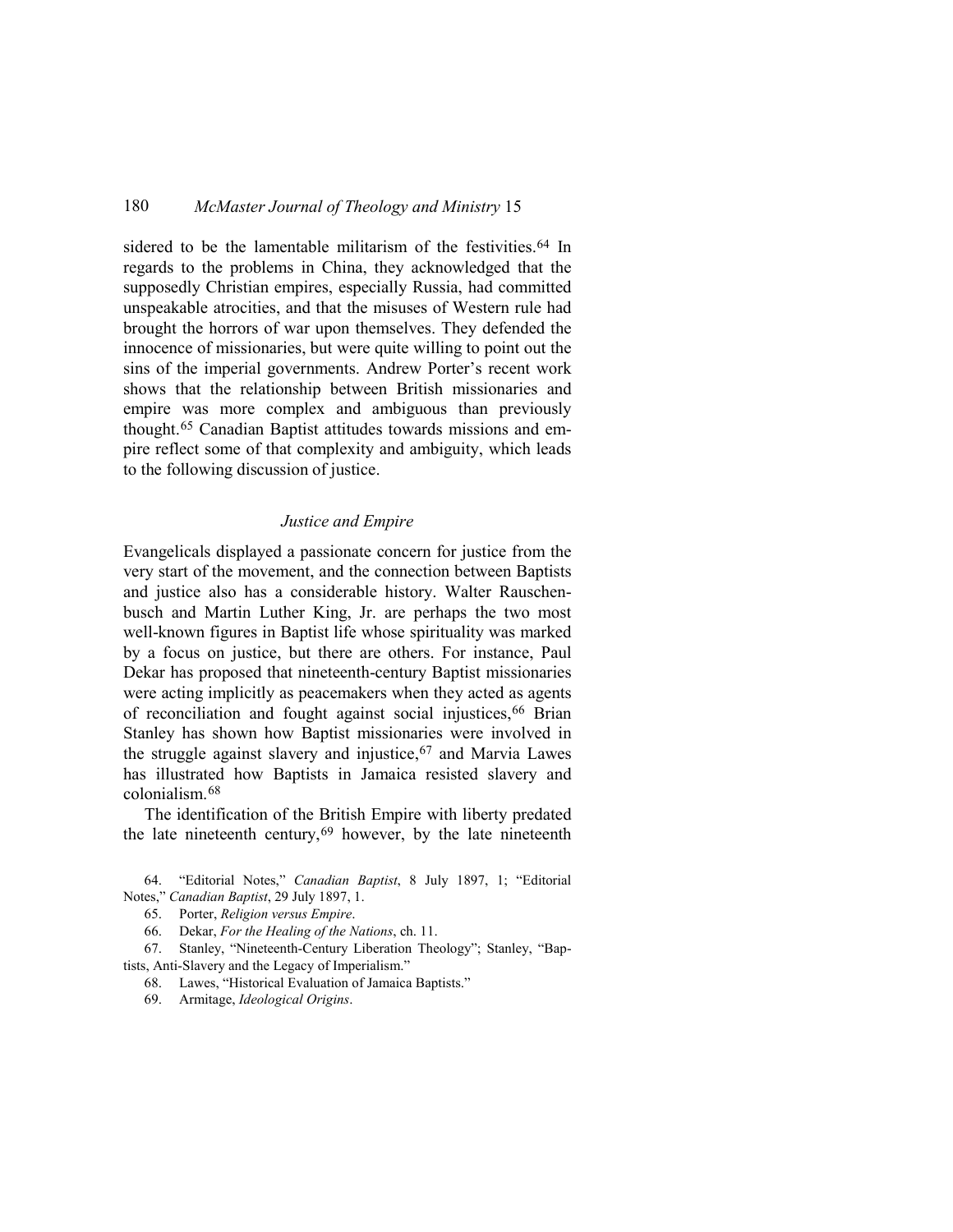century it was clear to Canadian Baptists that there was no empire as righteous as their empire. While the empire had its problems and injustices, it was still considered to be the most benevolent and just empire on the face of the earth: where the Union Jack flew, liberty and justice reigned. Consequently, for Baptists concerned for justice, the best way to spread justice was for the empire to expand. Conversely, any contraction of empire was deemed a threat to peace, justice, and the advancement of human progress.

### *Queen Victoria's Golden Jubilee, 1887*

The brief commentary on the Golden Jubilee demonstrates the correlation made between empire and justice. The advances made under her rule were many, and despite the sins of the nation and empire, Victoria's rule was cause for thanksgiving:

Thus it is in every phase of the life and progress of this memorable half-century. Good and evil are set over against each other. Light and darkness still struggle for the mastery. Much has been done, but more remains to be done. For the increase of peace, prosperity, knowledge, and civil and religious liberty, the people are indebted to the constitutional system of government which they have secured for themselves. The great and imperishable glory of the Queen is that she has established purity in her court and has set the whole nation a noble example of the domestic virtues . . . All good citizens throughout the British Empire may well unite in thanksgiving to God for the many blessings of her reign, and an heartfelt prayer that Victoria the Good may yet be spared for many years to rule over us.<sup>[70](#page-16-0)</sup>

The *Religious Intelligencer* noted the difficulties that she faced when she came to the throne, and how over the decades her influence and leadership helped Britain and the empire overcome them. It was claimed that the advances made during her

<span id="page-16-0"></span><sup>70.</sup> "The Year of Jubilee," *Canadian Baptist*, 23 June 1887, 4. See also "The Reign of Victoria," *Religious Intelligencer*, 4 May 1887, 1.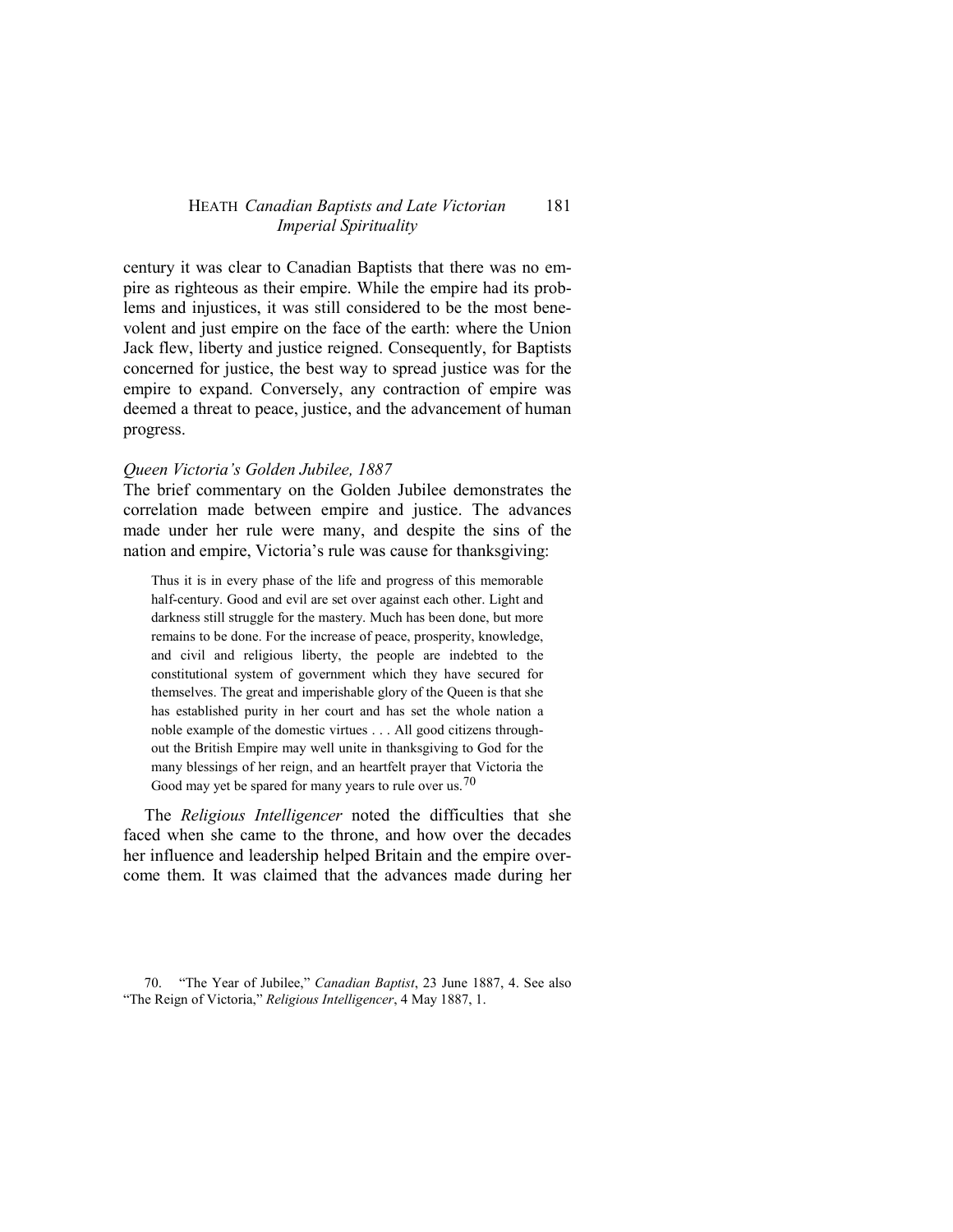reign caused millions around the globe to thank God for her beneficent rule.[71](#page-17-0)

## *Queen Victoria's Diamond Jubilee, 1897*

Victoria was portrayed as one who loved her people and treated them justly, and as a result she was considered to be loved by her subjects more than any other monarch.<sup>[72](#page-17-1)</sup> Her empire was understood to bring progress in literacy, communication, science, social reform, transportation, electricity, canals, trade, religion, music and arts, tax reform, criminal laws, photography, and home comforts (e.g., soaps, glassware, sewing accessories, washboards).<sup>[73](#page-17-2)</sup> There was more than just material progress, however, for under the rule of Victoria the domestic situation of Britons was considered to have improved, as well as the situation of those who found themselves within the boundaries of the empire. In other words, the empire advanced justice through its countless benefits and benevolent rule.

One author claimed that the empire was involved in the "uplifting of the races and the advancement of civilization."[74](#page-17-3) Another claimed that empire led to "vastly improved conditions in the common people" in the empire.[75](#page-17-4) Yet another claimed that the unity of the empire expressed during the Jubilee bode well for the future, for such a united empire would strengthen the nation and lead to the "well-being of the world."[76](#page-17-5) The same author went on to say that "Believing as we do that the enlargement of British influence means good not only to the subjects of Victoria, but to the world at large, we cannot but hail with gratitude the evidences of expansion and of unity which the

<span id="page-17-0"></span>71. "Fifty Years a Queen," *Religious Intelligencer*, 22 June 1887, 4; "The Jubilee," *Religious Intelligencer*, 22 June 1887, 4.

<span id="page-17-1"></span>72. "Sixty Years," *Religious Intelligencer*, 16 June 1897, 4; "A Patriotic Sermon," *Religious Intelligencer*, 30 June 1897, 1; "Editorial Notes," *Canadian Baptist*, 15 July 1897, 1; "Editorial Notes," *Canadian Baptist*, 15 July 1897, 1.

73. "What Victoria Has Seen," *Religious Intelligencer*, 16 June 1897, 1.

<span id="page-17-5"></span><span id="page-17-4"></span><span id="page-17-3"></span><span id="page-17-2"></span>74. Peter W. Gordon, "The Victorian Era," *Messenger and Visitor*, 2 June 1897, 3.

75. "Victoria's Reign," *Messenger and Visitor*, 23 June 1897, 4.

76. "The United Empire," *Messenger and Visitor*, 30 June 1897, 4.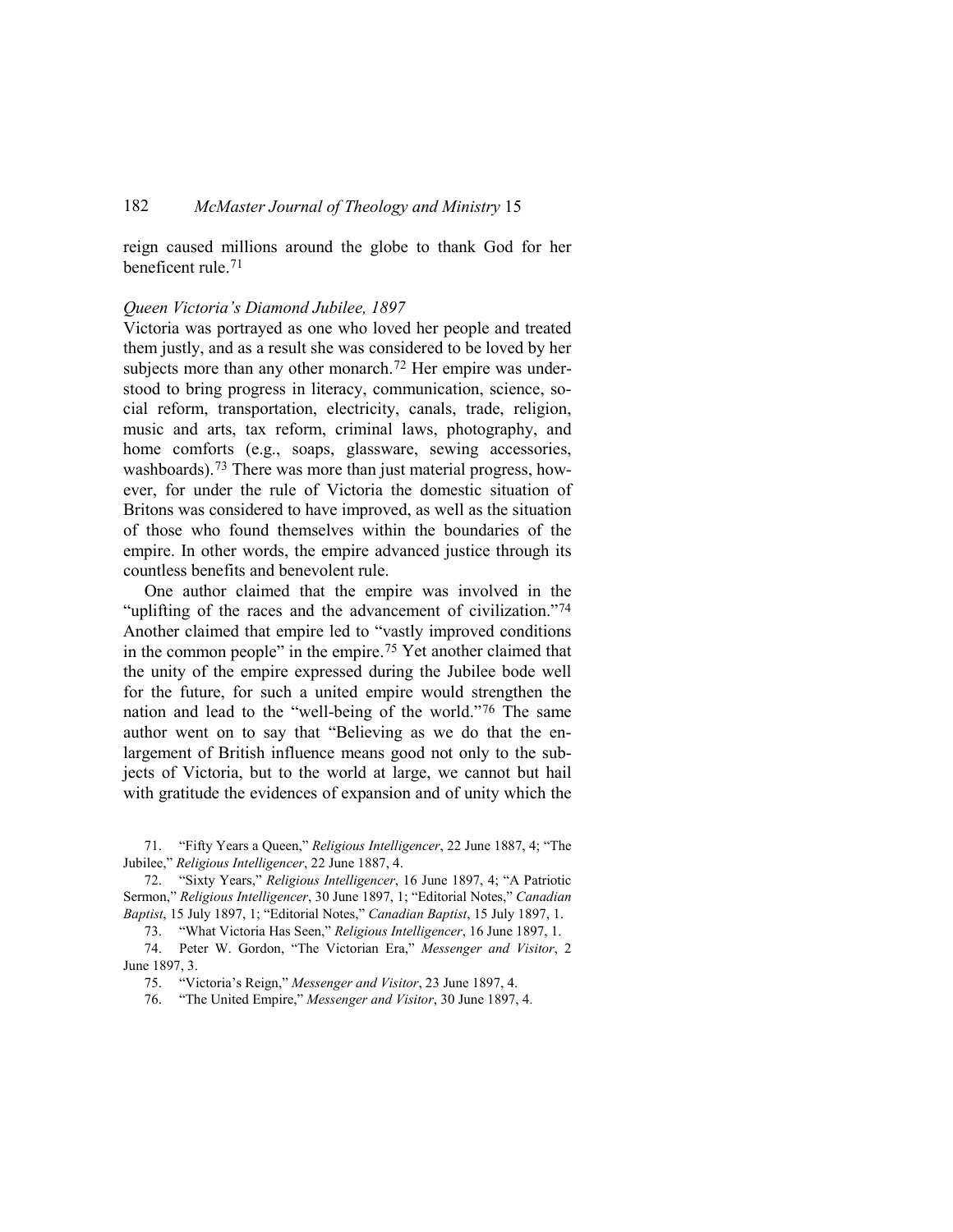Jubilee celebration reveals in fact and prospect." Other articles reveal the same sentiment that, despite its faults, the empire brought manifold blessings to those within its boundaries.[77](#page-18-0) The BCOQ's Jubilee resolution echoed these same sentiments when it declared the empire brought "unspeakable blessings upon great philanthropic . . . enterprises" which had "flourished" during Victoria's reign.[78](#page-18-1) The Baptist Convention of Manitoba and the Northwest Territories echoed the same sentiments in its meeting in Brandon Manitoba in June: "We recognize with thankfulness the extension and consolidation of the Empire, and the great progress that has been made in the development of the Arts and Sciences of civilized life, and the increase of material wealth, during Your Majesty's wise, prosperous and benign reign."[79](#page-18-2) In regards to compassion, elsewhere it was declared that Victoria's rule sparked concerns for philanthropy throughout the empire.<sup>[80](#page-18-3)</sup> There was the realization that British domestic rule, as well as rule throughout the world, was imperfect.<sup>[81](#page-18-4)</sup> Nevertheless, comparatively speaking, Baptists were convinced that the way to bring justice to the world was to advance the empire.

### *Queen Victoria's Death, 1901*

One only needs to read a few of the numerous tributes to the Queen to get a sense of the conviction that she was an iconic and ideal monarch who had shaped the empire by the sheer force of her Christian character. Consider the praise from the *Messenger and Visitor*:

<span id="page-18-0"></span>77. "British Colonization," *Messenger and Visitor*, 28 April 1897, 1; "Mr. Depew on the Jubilee," *Messenger and Visitor*, 28 July 1897, 1.

<span id="page-18-1"></span>78*. Baptist Year Book* (1897), 19. See also report on convention, *Canadian Baptist*, 3 June 1897, 344.

79*. North West Baptist*, 1 July 1897, 11.

<span id="page-18-3"></span><span id="page-18-2"></span>80. BCOQ resolution, "The Victorian Order of Nurses in Canada," *Canadian Baptist*, 22 April 1897, 248; "Editorial Notes," *Canadian Baptist*, 27 May 1897, 1; "Editorial Notes," *Canadian Baptist*, 3 June 1897, 1.

<span id="page-18-4"></span>81. "Sixty Years on the Throne," *Canadian Baptist*, 17 June 1897, 1; "Editorial Notes," *Canadian Baptist*, 29 July 1897, 1.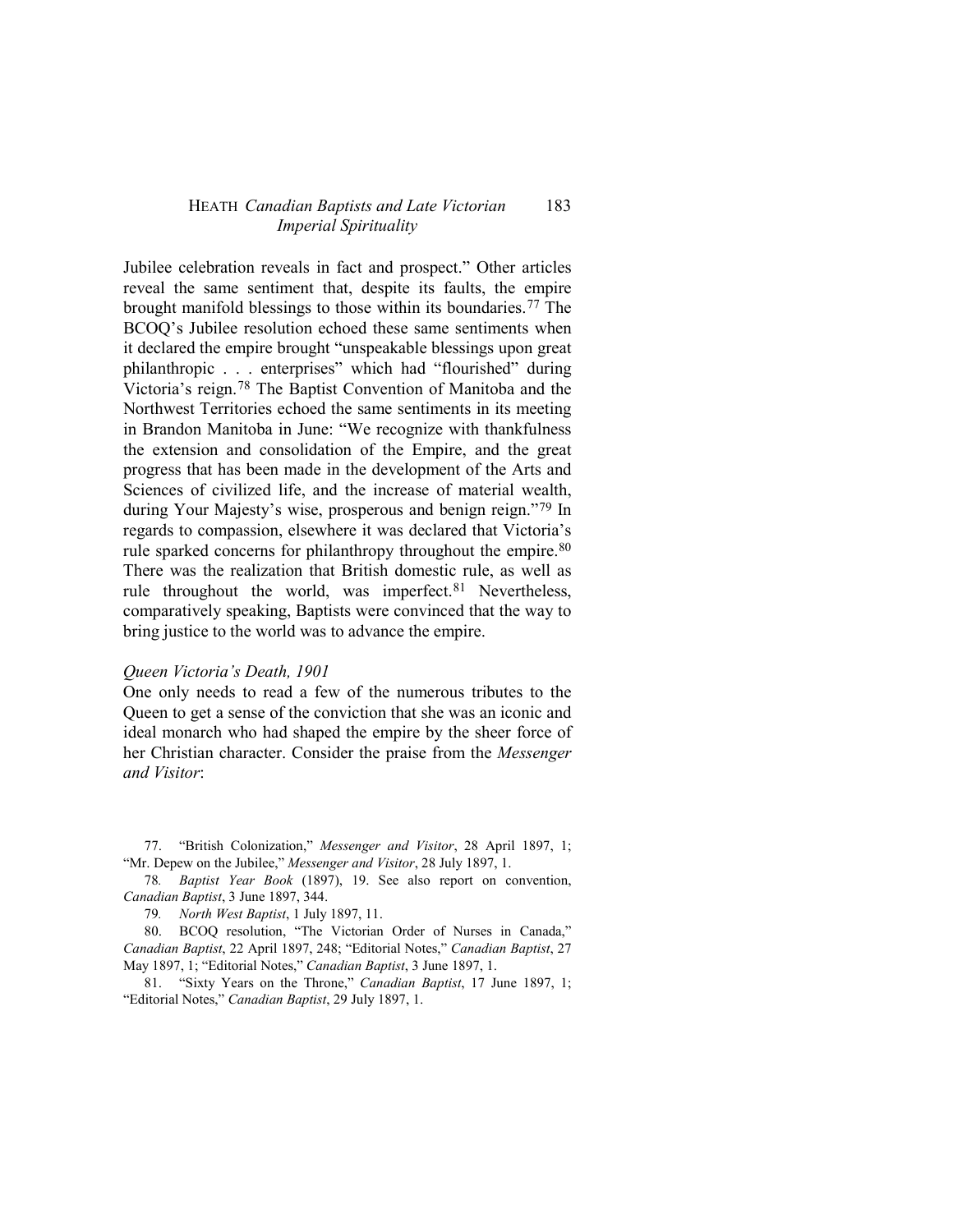How much the influence of that pure womanly and queenly life upon the heart and conscience of the people has had to do in making Britain great who can tell? The universal confidence felt in the goodness of her heart, her wisdom and her love of righteousness, and the increasing reverence in which she has had been held not only by her own people but by the world at large have represented such an influence to hold the world in peace as perhaps never before was embodied in any human being.[82](#page-19-0)

Repeatedly it was the Queen who was considered to have embodied the Christian virtues of the empire. The poem "Victoria" expresses well this connection between the character of the Queen and the nature of the empire. Bessie R. Cogswell wrote "Victoria" in Wolfville, Nova Scotia, in response to the death of the Queen. Portions of it read as follows:

Reigns by example fair, Influence fell-far and near, For righteousness. God's holy Word her guide, Her trust "The Crucified," Over her Empire wide, She reigned to bless.

In countless hearts she reigns— Still her pure life restrains— Her good deeds live. She reigns wrongs to redress, To make earth's sorrows less, Still, still for righteousness, Victoria reigns.

"Defender of the Faith," Faithful e'en unto death, Our Christian Queen. Still over land and sea, 'Gainst slavery, tyranny, She reigns majestically, Empress and Queen.

<span id="page-19-0"></span>82. "The Queen," *Messenger and Visitor*, 23 January 1901, 4.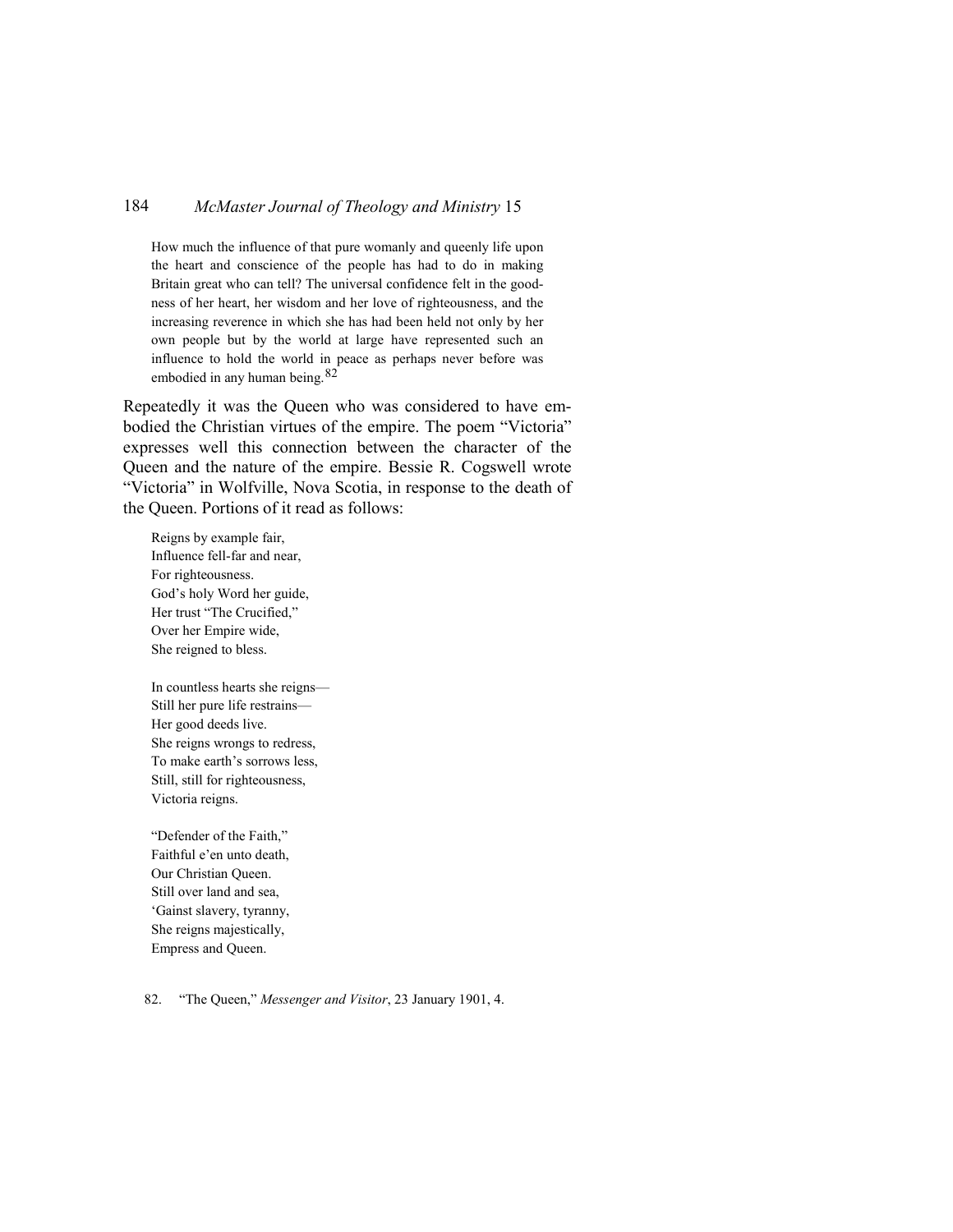So shall old England's might, Wielded for God and Right, Still stronger grow. Her Empire still extend, Her supremacy ne'er end, Jehovah's power, her Friend, Will foes o'erthrow. [83](#page-20-0)

The significance of this type of commentary is that it reveals, once again, the view that Christian truth and justice would expand as the empire spread.

### *Boxer Rebellion, 1900*

Imbedded within the commentary on the events in China was the conviction that European civilization in general, and British government, education, culture, commerce and technology in particular, was a blessing to the allegedly lesser civilizations that it ruled. Canadian Baptists shared this vision of an imperialism that blessed, not oppressed. For instance, the *McMaster University Monthly*, the student newspaper of the Baptist-owned McMaster University, printed a student's prize-winning speech (obviously a spin-off from Kipling's famous poem) entitled "The White Man's Burden" that expressed much of this sentiment.<sup>[84](#page-20-1)</sup> While this sentiment was imbedded within much of the commentary on the rebellion,<sup>[85](#page-20-2)</sup> one clear example of the alleged benefits of imperialism for China can be found in an article in the Maritime *Messenger and Visitor* entitled "The Problem of China."

<span id="page-20-0"></span>83. Bessie R. Cogswell, "Victoria," *Messenger and Visitor*, 22 May 1901, 323. Also printed in the *Presbyterian Witness*, 18 May 1901, 158.

<span id="page-20-1"></span>84. G. R. Welch, "The White Man's Burden," *McMaster University Monthly*, January 1901, 160–67. Support for imperialism among students in Canada was not uncommon. See Heath, "Citizens of that Mighty Empire."

<span id="page-20-2"></span>85. "Editorial Notes," *Canadian Baptist*, 16 August 1900, 1; "Commercial Benefit of Missions," *Canadian Missionary Link*, September 1902, 6; Mabel F. Mode, "Where We Are in Missions," *Canadian Missionary Link*, September 1900, 13–15; "China," *Religious Intelligencer*, 25 July 1900, 4.

185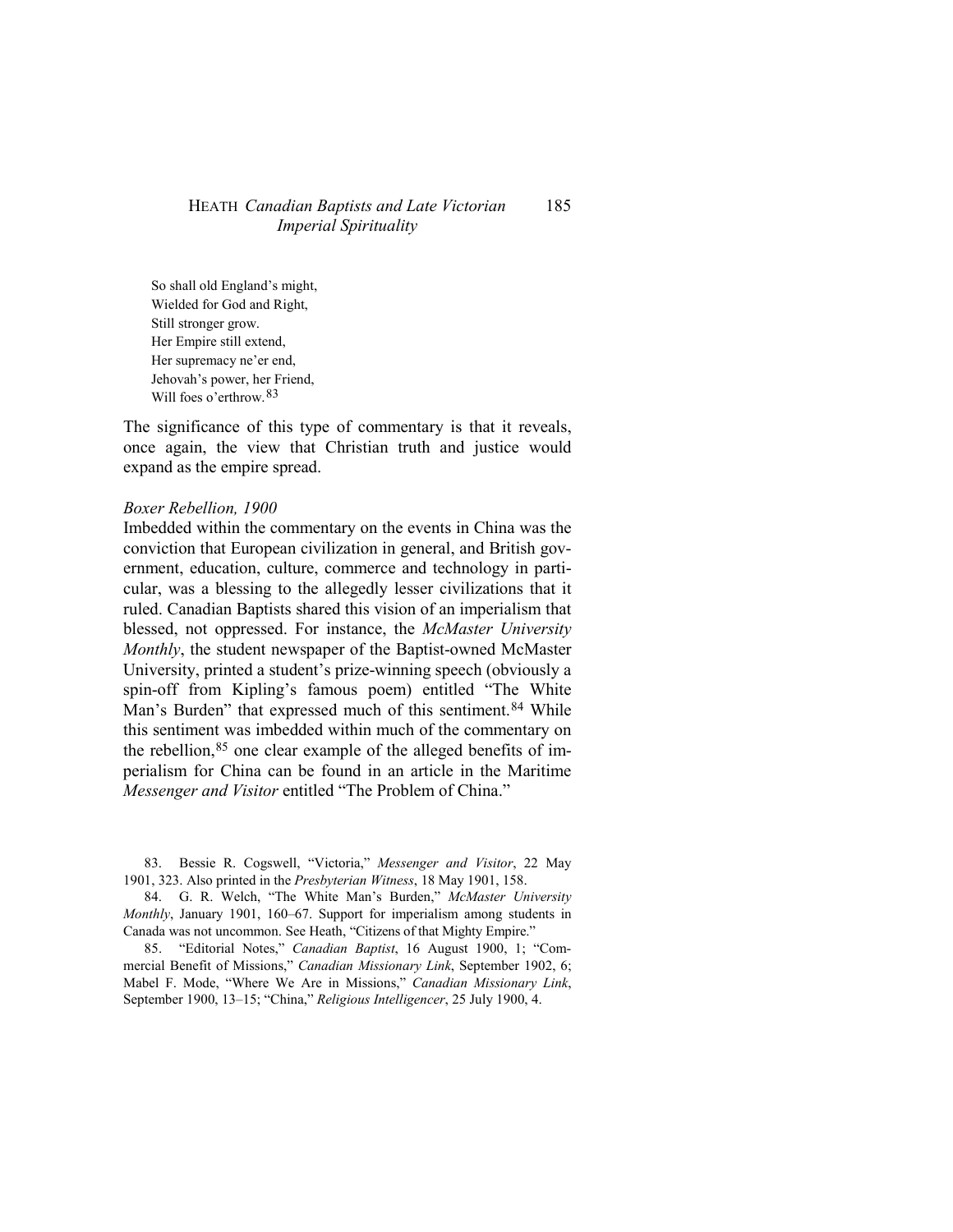The problem of China, so the *Messenger and Visitor* stated, was a part of the larger conflict between the old world and the new.[86](#page-21-0) China's conservatism had kept it isolated in the past, but that could no longer be the case; the world had advanced and China needed to be a part of the modernization. The Boxers, it was argued, were opposed to this modernization and sought by "fanatical methods" to stop such changes. It was conceded that modernization would bring disturbances to the traditional economy, and people would lose jobs because of the new factories. However, there was no way to stop the progress. Ultimately, the article concludes, the inexorable advance of Western influence and industry would be a blessing to China: "the change will come, and the people of China will yet be blessed with a Christian faith and a Christian civilization."

As Andrew Ross notes, by the end of the nineteenth century the idea of trusteeship had become very influential among British missionaries, and this idea of trusteeship shaped attitudes towards race.[87](#page-21-1) Imperial sentiment among English Canadians also included a significant number of of assumptions about race,  $88$  and these assumptions can be seen in commentary surrounding the Boxer Rebellion and other imperial conflicts such as the South African War. The Western powers were continually referred to as the "forces of civilization"[89](#page-21-3) and the Chinese were often portrayed as "barbarians."[90](#page-21-4) The rebellion sparked an interest in things Chinese, however, many of the articles published to provide information about the Chinese por-

- 86. "The Problem of China," *Messenger and Visitor*, 1 August 1900, 4.
- 87. Ross, "Christian Missions."

<span id="page-21-2"></span><span id="page-21-1"></span><span id="page-21-0"></span>88. Rutherdale, *Women and the White Man's God*, 152–53. Terms like "race," "breed," "stock," "native," and the like were quite common and, for most, were considered to be inoffensive. For instance, even a socially progressive leader like J. S. Woodsworth used such racial categories. See chapter on "the orientals" in Woodworth, *Strangers within Our Gates*.

<span id="page-21-3"></span>89. For instance, see "Editorial Notes," *Canadian Baptist*, 21 June 1900, 1; "Editorial Notes," *Canadian Baptist*, 16 August 1900, 1; "Editorial Notes," *Canadian Baptist*, 23 August 1900, 1.

<span id="page-21-4"></span>90. "Editorial Notes," *Canadian Baptist*, 9 August 1900, 1; "Editorial Notes, *Canadian Baptist*, 16 August 1900, 1.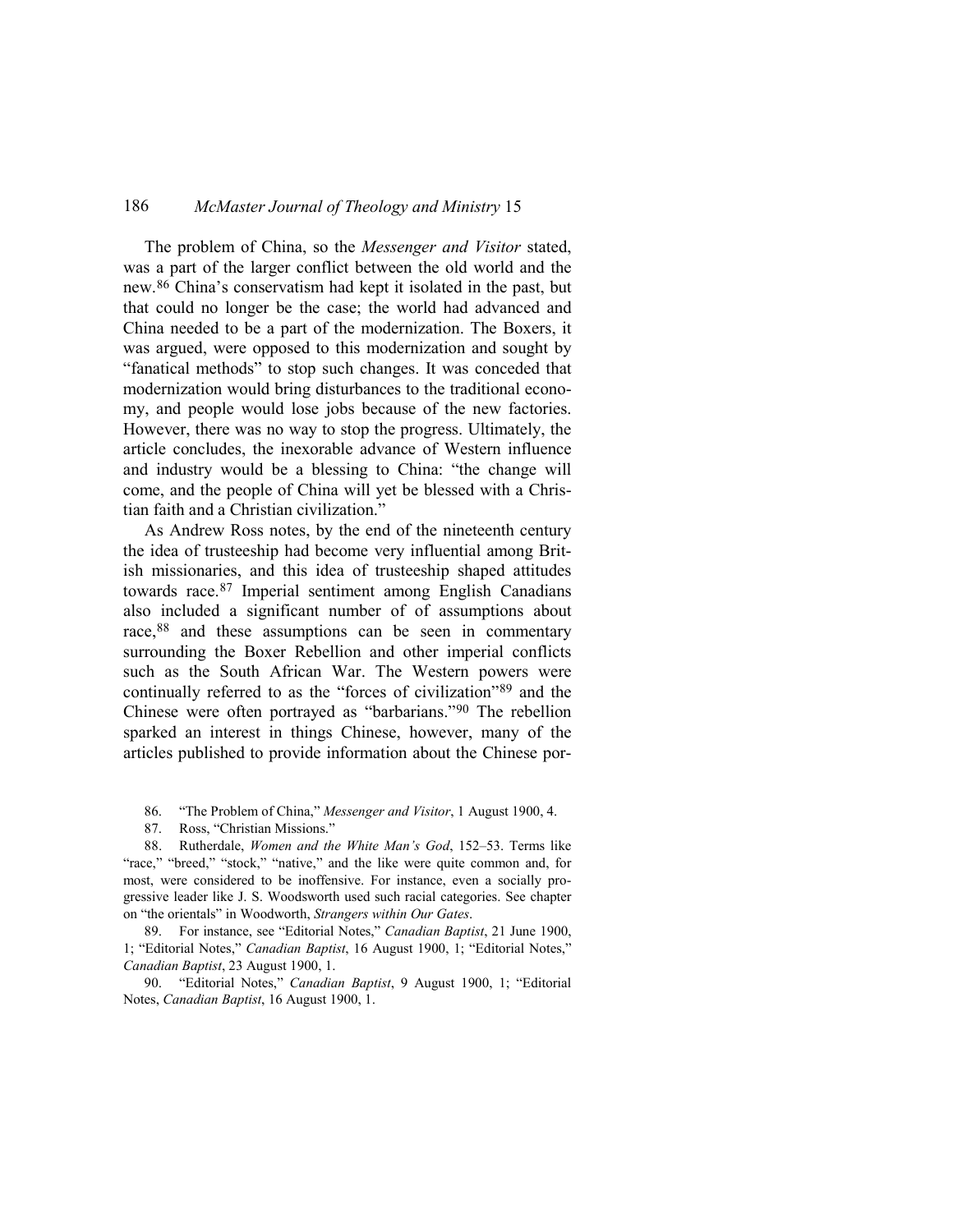trayed them as culturally and morally inferior.<sup>[91](#page-22-0)</sup> The domestic debate over a special tax on Chinese immigrants in Canada overlapped with the events of the rebellion, and the prejudices of the domestic debate mirrored those surrounding the rebellion.<sup>[92](#page-22-1)</sup> These missionary and church reports played an important role in shaping North American perceptions of the Chinese.<sup>[93](#page-22-2)</sup> By stressing the inferiority and "otherness" of the Chinese, these images would have also, whether intentionally or not, helped to justify the expense involved in the evangelization of China, <sup>[94](#page-22-3)</sup> to defend the Western presence in China, and to reinforce the justice of the Western cause in the rebellion.

## *South African War, 1899–1902*

When Canada's first contingent of just over 1,000 troops prepared to board the 425-foot *Sardinian* in Quebec City on Monday, 30 October 1899, Prime Minister Wilfrid Laurier declared in the presence of the Governor General, the Premier of the province of Quebec, other civil and religious leaders, as well as 50,000 exuberant spectators:

the cause for which you men of Canada are going to fight is the cause of justice, the cause of humanity, of civil rights and religious liberty. This is not a war of conquest . . . The object is not to crush out the

<span id="page-22-0"></span>91. "Chinese Children," *Canadian Missionary Link*, December 1900, 67– 68; "Children's Funerals in Peking," *Canadian Missionary Link*, October 1902, 29; Rev. Francis Clark, "In the Land of the Bloody Empress," *Canadian Baptist*, 5 July 1900, 10; "The Women of China," *Messenger and Visitor*, 29 August 1900, 11; "Medical Practices in China," *Messenger and Visitor*, 20 March 1901, 7. For an article that presents a generally positive view of the Chinese, see Joel Benton, "The Chinaman at Home," *Canadian Baptist*, 22 November 1900, 15.

<span id="page-22-3"></span><span id="page-22-2"></span><span id="page-22-1"></span>92. "Canada's Chinese Question," *Messenger and Visitor*, 11 July 1900, 1; "The Chinese," *Religious Intelligencer*, 11 July 1900, 4; J. F. Vichert, "John Chinaman at Home," *McMaster University Monthly*, February 1901, 212–16.

93. McClellan, "Missionary Influence."

94. Ibid., 476.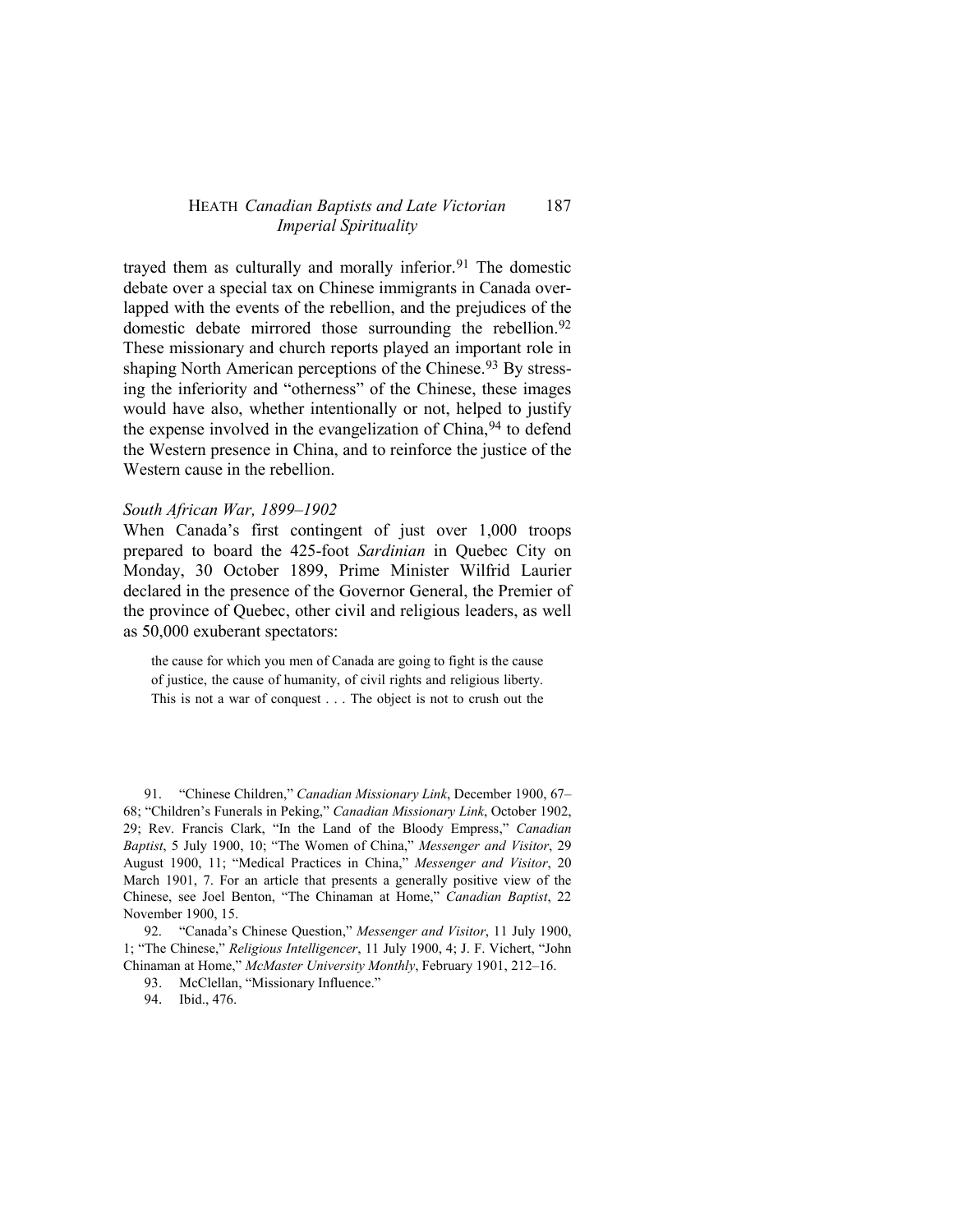Dutch population, but to establish in that land . . . British sovereign law, to assure to all men of that country an equal share of liberty.<sup>[95](#page-23-0)</sup>

Baptists endorsed such lofty rhetoric. On 5 June 1902, the *Canadian Baptist* proclaimed the end of the war in South Africa by printing a map of the "New British South Africa" on the front page. Planted firmly in Pretoria was a British flag framed by the words "Peace, Liberty, Equality."[96](#page-23-1) From beginning to end, the war was deemed to be just that: a war fought for the good of others.[97](#page-23-2)

The *Canadian Baptist* was convinced that "Britain's title as a world-power" was on trial in South Africa.<sup>[98](#page-23-3)</sup> The strategic situation around the world was also at stake. Trouble was brewing in China and in India, and a loss of prestige would have serious ramifications for the empire.[99](#page-23-4) Consequently, the war was worth its expense and challenge.[100](#page-23-5) The *Canadian Baptist* painted a grim picture of what the world would be like if Britain lost: "Our only choice lay between the surrender of South Africa—which would have involved the breakup of our Colonial Empire, the setting of the sun of British rule, and the setting back of the clock of the world's progress for perhaps a century—and the present war."[101](#page-23-6) With such high stakes at risk, the choice to support the war was obvious. However, it was more than just a war to preserve British hegemony.

The Baptist press made it clear that, despite the abuses and various evils of imperialism, it was convinced of the positive effects of the empire and identified the benefits of belonging to the empire.[102](#page-23-7) The advantages of British rule over against the

- <span id="page-23-0"></span>95. As quoted in Page, *Boer War and Canadian Imperialism*, 13.
- 96. *Canadian Baptist*, June 5, 1902, 1.
- 97. See Heath, *War with a Silver Lining*.
- 98. "The War in South Africa," *Canadian Baptist*, 11 January 1900, 8.
- 99*. Canadian Baptist*, 9 August 1900, 1.

<span id="page-23-5"></span><span id="page-23-4"></span><span id="page-23-3"></span><span id="page-23-2"></span><span id="page-23-1"></span>100. "The Price of South Africa," *Canadian Baptist*, 23 May 1901, 11; "England & America," *Canadian Baptist*, 11 January 1900, 11.

<span id="page-23-6"></span>101. Rev. Charles Phillips, "Was the War Inevitable?" *Canadian Baptist*, 8 February 1900, 7.

<span id="page-23-7"></span>102. "A Fruit of Christian Civilization," *Religious Intelligencer*, 27 March 1901, 1; *Canadian Baptist*, 18 January 1900, 1.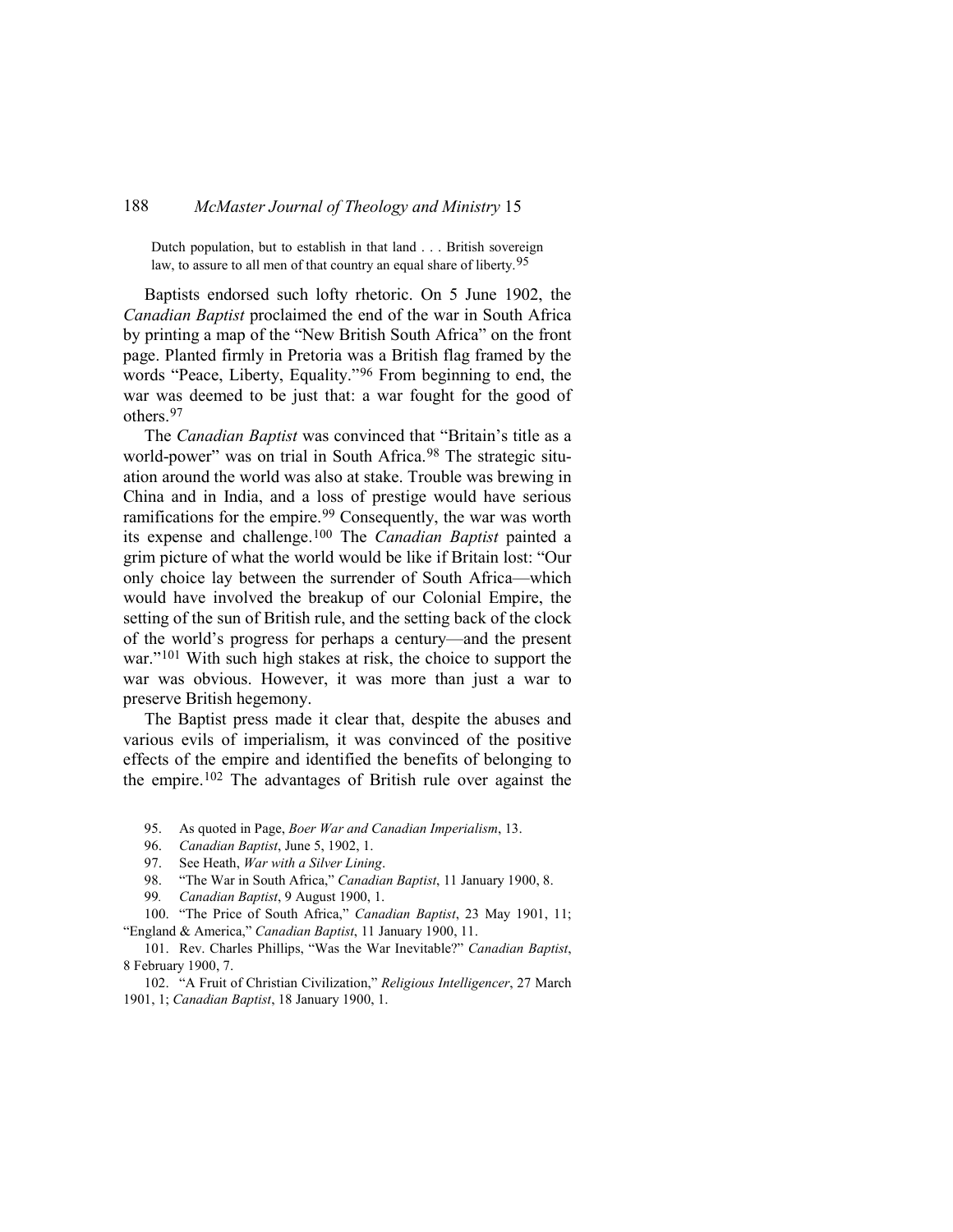rule of other colonizing powers were also outlined, thus justifying participation in its expansion.[103](#page-24-0) The *Religious Intelligencer* made this quite clear:

Instead of being tyrannical, the British Empire is an object lesson of rebuke to nations ruled with a rod of iron . . . Do some of those who allow themselves to be carried away by the racial prejudice realize what the downfall of the British Empire would mean to the world? ... Let the British power be shattered and not only would our freedom cease but tyranny would soon place the shackles more heavily on those learning to look for emancipation in every foreign land. The honour, the glory, the power of the Briton means progress, civilization, freedom, to the world. It would be a sad day for humanity if the British Empire should ever fall, an evil hour for the people of this continent if the last vestige of British power should leave it.  $104$ 

Not only was the empire a force for good in the world, but abolishing or diminishing it in any way would be a catastrophe to the continent of Africa and the world. Consequently, how could Baptists not support the war? The Baptists were just as clear in their literature that the war in South Africa was being fought for the Outlanders and the "natives." They assumed that Britain had a moral and legal duty to act in South Africa to fur-ther justice for all.<sup>[105](#page-24-2)</sup>

<span id="page-24-0"></span>103. *Canadian Baptist*, 2 January 1902, 1; *Canadian Baptist*, 12 June 1902, 1; *Canadian Baptist*, 11 January 1900, 8.

<span id="page-24-1"></span>104. "What British Power Means," *Religious Intelligencer*, 22 August 1900, 6.

<span id="page-24-2"></span>105. For examples, see B. A. Sherwood, "War—and Some Lessons," *Religious Intelligencer*, 21 February 1900, 4; *Canadian Baptist*, 8 March 1900, 1; *Canadian Baptist*, 26 October 1899, 1; "What the Boer War Is All About," *Canadian Baptist*, 2 November 1899, 11; "Lord Salisbury on the War," *Canadian Baptist*, 16 November 1899, 7; *Canadian Baptist*, 29 March 1900, 1; "The Boer War as Canadians See It," *Canadian Baptist*, 12 April 1900, 8; Rev. John C. Harris, "The Moral Issues of the War: A Johannesburg Minister to His Scattered Church," *Canadian Baptist*, 12 April 1899, 15; "South Africa Blacks," *Canadian Baptist*, 20 June 1900, 4; Rev. John Moffat, "The Cause of the South African War," *Canadian Baptist*, 23 August 1900, 15; "How the Boers Treat the Natives," *Canadian Baptist*, 9 November 1899, 7; Marshall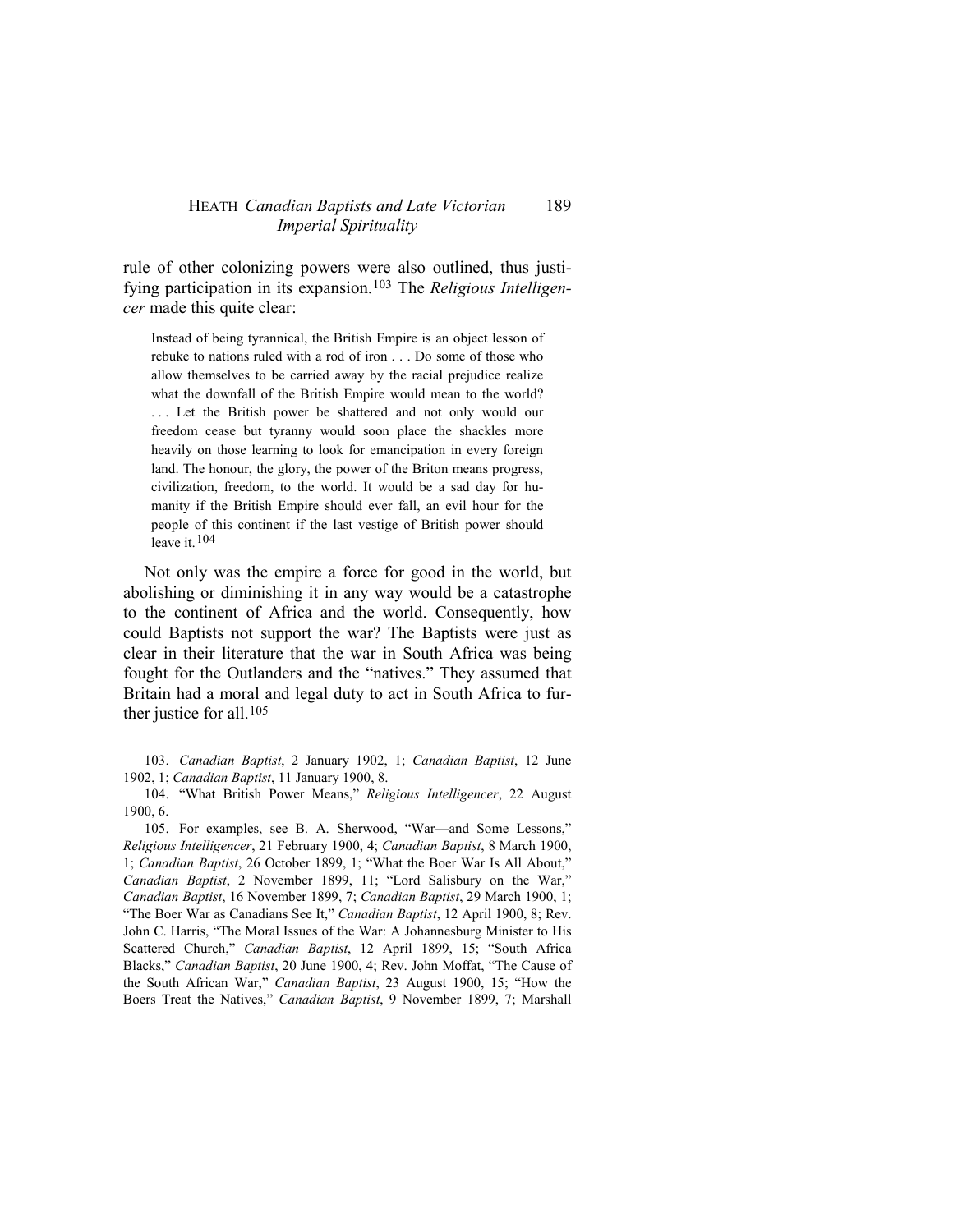## *Summary*

Prominent Canadian imperialist George R. Parkin argued that one aspect of British superiority was the ability to govern. He claimed that a "special capacity for political organization may, without race vanity, be fairly claimed for Anglo-Saxon people."[106](#page-25-0) The racial superiority assumed in this statement was echoed in Baptist commentary regarding the Queen's Jubilees, the Boxer Rebellion, and the South African War. Canadian Baptists assumed the superiority of their race, nation, and empire, and were convinced that the expansion of justice went hand-inhand with the expansion of the empire. For those uncomfortable with the language of righteousness or justice bolstering the imperial cause, it needs to be remembered that it was also this sense of righteousness that made for criticism of imperialism.<sup>[107](#page-25-1)</sup>

## *Conclusion*

The late-Victorian era was marked by a potent mix of imperialism, missions, national destinies, jingoism, providence, racism, Social Darwinism, the creation of the other, and social justice. Canadian Baptists did not escape the impact of this welter of events, passions, and beliefs. There was no one view of imperialism, and there was no official Canadian Baptist view of empire. However, it is apparent that late-Victorian Canadian Baptist spirituality was shaped by the *zeitgeist* of the period. For many Baptists, to be Canadian was be an imperialist and share in

Maxeke, "The Black Man's Side in the Transvaal War," *Canadian Baptist*, 1 December 1899, 7; *Canadian Baptist*, 22 February 1900, 1; "British and Boers, Again," *Canadian Baptist*, 1 March 1900, 11; "The End of the South African War Draws Rapidly Nearer," *Religious Intelligencer*, 8 August 1900, 5.

<sup>106.</sup> Parkin, *Imperial Federation*, 1.

<span id="page-25-1"></span><span id="page-25-0"></span><sup>107.</sup> In this regard Baptists were not alone among evangelical Protestants. For a discussion of the connection between righteousness, sin, and the support for (and criticism of) empire in Britain, see Bebbington, "Atonement, Sin, and Empire." For Canadian Baptist criticisms of imperialism, see Heath, "When Missionaries Were Hated."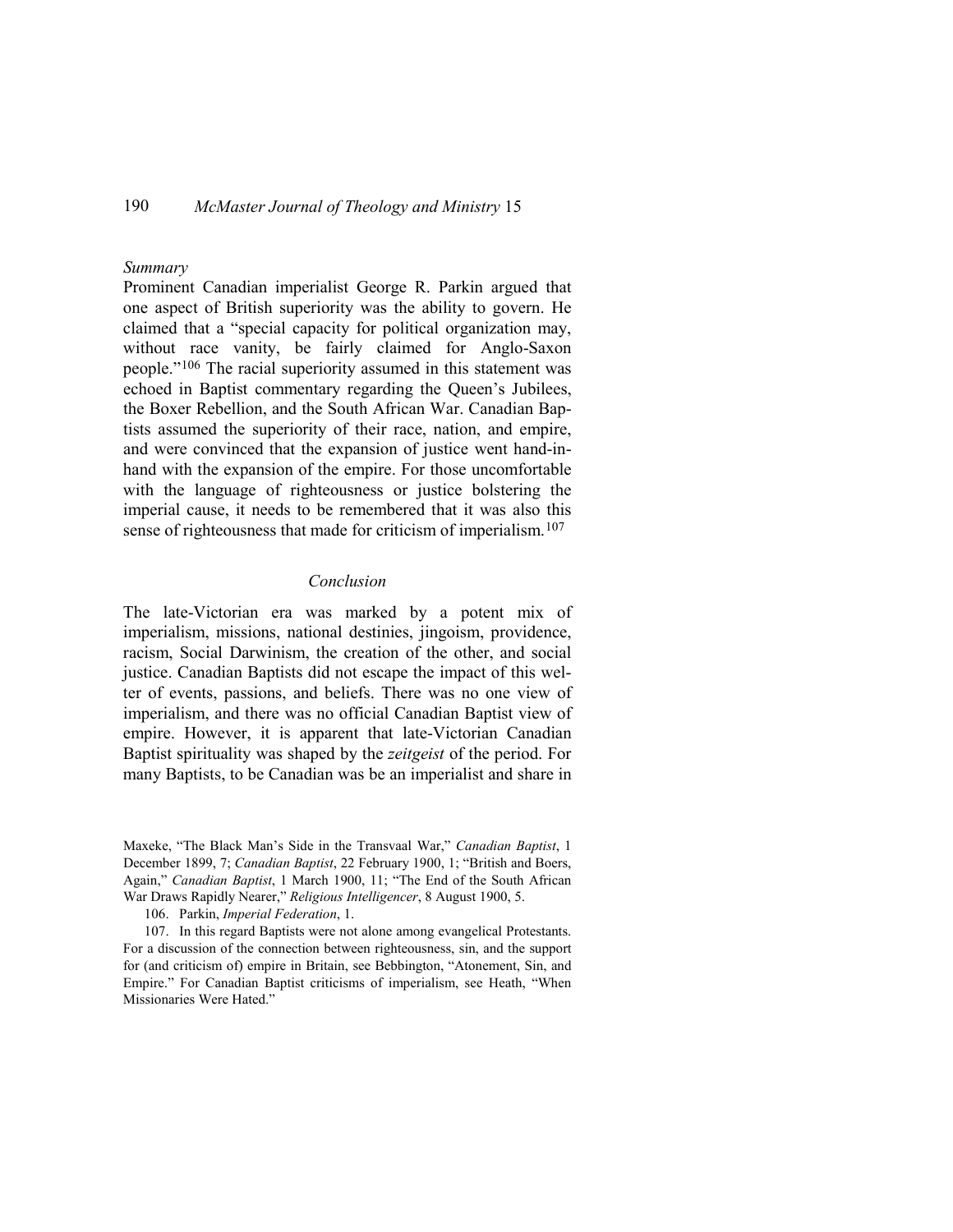the assumptions regarding race and empire that many of their fellow Canadians cherished.

The Baptist passion for missions and concern for justice, it was believed, could best be acted upon by taking advantage of all that the empire offered. In fact, the zeal for missions and justice contributed to the zeal for empire. Anything that promoted missions—and the empire seemed to do just that—was supported and exploited. Anything that furthered justice—and the empire seemed to do just that—was also supported and exploited. This fusion of Baptist spirituality with empire may seem to be an anomaly today, but for late-Victorian Canadian Baptists, it made the best sense of their world and of their faith.

# *Bibliography*

- Allen, Wm. Lloyd. "Mining Baptist History and Traditions for Spirituality: Paradigm Sifting for Ores of a Different Color." *Perspectives in Religious Studies* (Spring 1998) 43–61.
- Armitage, David. *The Ideological Origins of the British Empire*. Cambridge: Cambridge University Press, 2000.
- Austin, Alvyn J. *Saving China: Canadian Missionaries in the Middle Kingdom, 1888–1959.* Toronto: University of Toronto Press, 1986.
- Bebbington, David. "Atonement, Sin, and Empire, 1880–1914." In *The Imperial Horizons of British Protestant Missions, 1880*–*1914*, edited by Andrew Porter, 14–31. Grand Rapids: Eerdmans, 2003.
	- ———. "Evangelicalism and British Culture." *Perichoresis* 6, no. 2 (2008) 131–53.
- Berger, Carl. *The Sense of Power: Studies in the Ideas of Canadian Imperialism, 1867–1914*. Toronto: University of Toronto Press, 1970.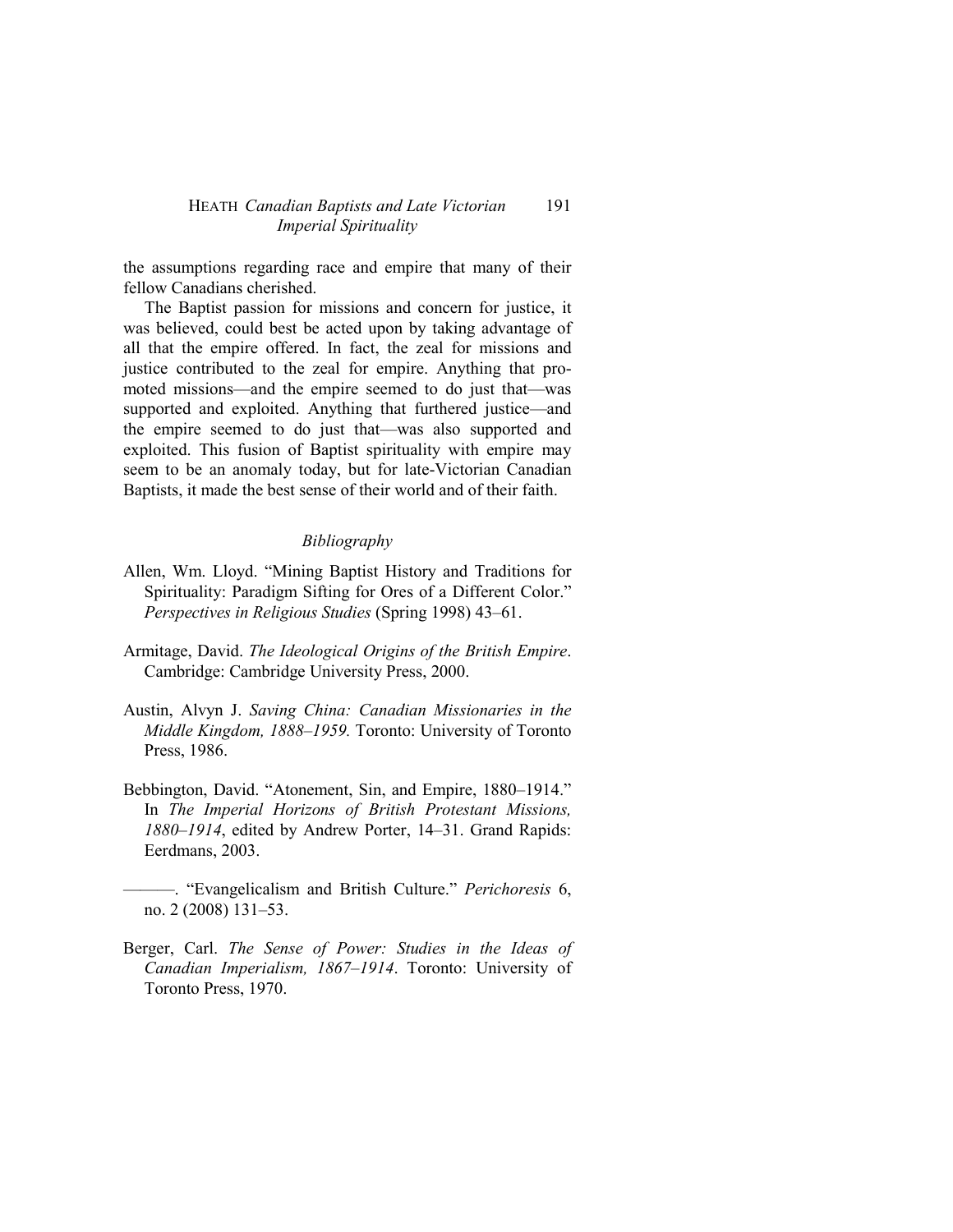- Berger, Peter L. *The Sacred Canopy: Elements of a Sociological Theory of Religion.* Garden City, NY: Doubleday, 1967.
- Bryan, Patrick. "Aiding Imperialism: White Baptists in Nineteenth-Century Jamaica." *Small Axe: A Caribbean Journal of Criticism* (September 2003) 137–49.
- Cuthbertson, Greg. "Pricking the 'Nonconformist Conscience': Religion against the South African War." In *The South African War Reappraised*, edited by Donal Lowry, 169–87. Manchester: Manchester University Press, 2000.
- Dekar, Paul. *For the Healing of the Nations: Baptist Peacemakers*. Macon, GA: Smyth & Helwys, 1993.
- Fiddes, Paul S., ed. *Under the Rule of Christ: Dimensions of Baptist Spirituality*. Oxford: Regent's Park College, 2008.
- Greenlee, James G., and Charles M. Johnston. *Good Citizens: British Missionaries and Imperial States, 1870–1918*. Montreal and Kingston: McGill-Queen's University Press, 1999.
- Grenz, Stanley. "Maintaining the Balanced Life: The Baptist Vision of Spirituality." *Perspectives in Religious Studies* (Spring 1991) 59–68.
- Guy, Laurie. "Baptist Pacifists in New Zealand: Creating Divisions in the Fight for Peace." *Baptist Quarterly* 40 (October 2004) 488–99.
- Hale, Frederick. "Captives of British Imperialism? Southern African Baptists and the Second Anglo-Boer War 1899– 1902." *Baptist Quarterly* 39, no. 1 (2001) 15–26.
- Heath, Gordon L. *Building a Nation, Empire, and Denomination: The BACSANZ Baptist Press and the South African War, 1899–1902*. Paternoster (forthcoming).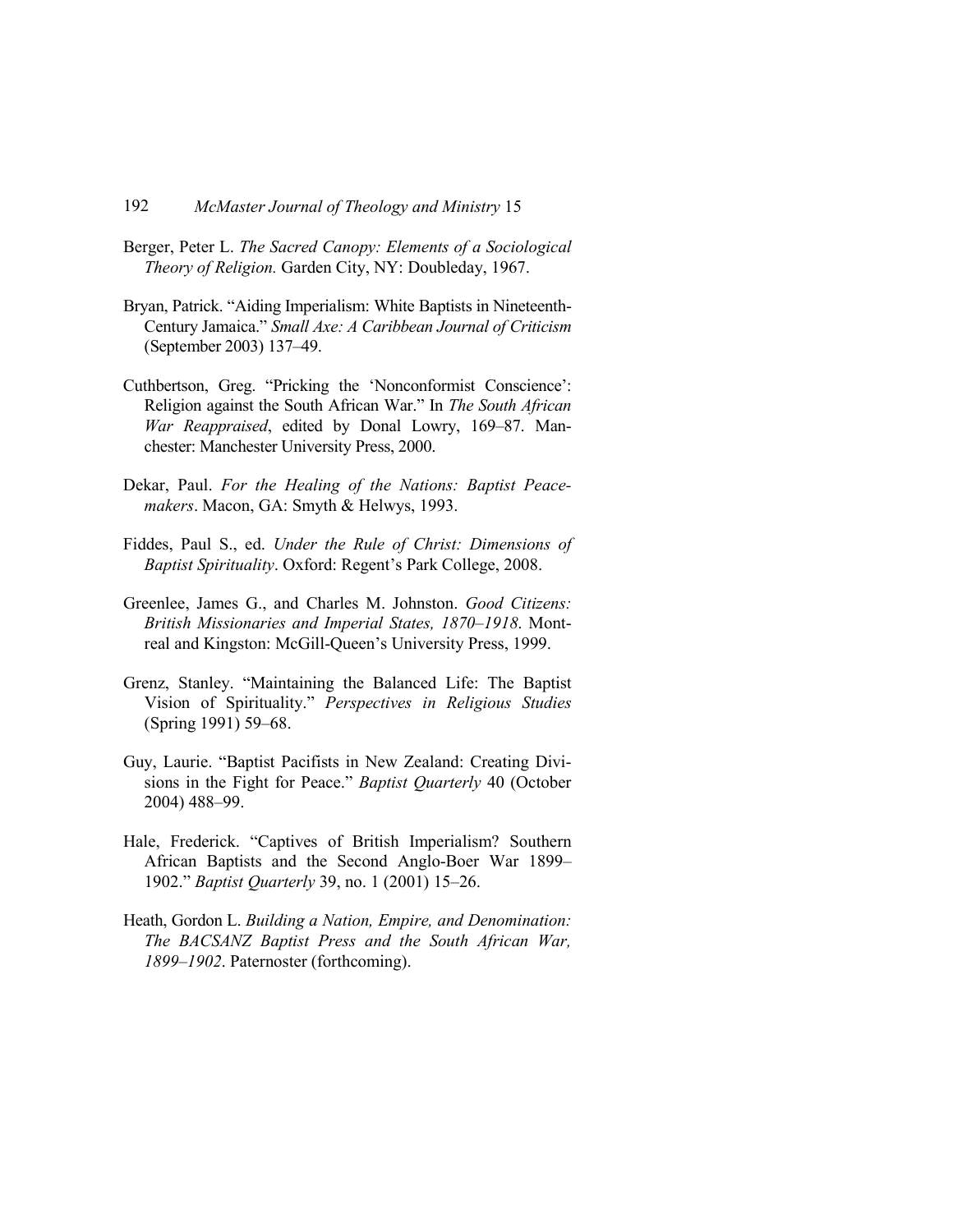———. "Canadian and American Baptist Self-Perceptions in the Age of Imperialism." (Forthcoming).

———. "'Citizens of That Mighty Empire': Imperial Sentiment among Students at Wesley College, 1897–1902." *Manitoba History* (June 2005) 15–25.

———. "The Nile Expedition, New Imperialism and Canadian Baptists, 1884–1885." *Baptist Quarterly* 44, no. 3 (2011) 171– 86.

———. "Passion for Empire: War Poetry Published in the Canadian English Protestant Press during the South African War, 1899–1902." *Literature and Theology* 16 (June 2002) 127–47.

———. "Sin in the Camp: The Day of Humble Supplication in the Anglican Church in Canada in the Early Months of the South African War." *Journal of the Canadian Church Historical Society* 44 (Fall 2002) 207–26.

———. *A War with a Silver Lining: Canadian Protestant Churches and the South African War, 1899–1902*. Montreal and Kingston: McGill-Queen's University Press, 2009.

———. "'Were We in the Habit of Deifying Monarchs': Canadian English Protestants and the Death of Queen Victoria, 1901." *Canadian Evangelical Review* (Fall 2005–Spring 2006) 72–97.

<sup>———. &</sup>quot;When Missionaries Were Hated: An Examination of the Canadian Baptist Defense of Imperialism and Missions during the Boxer Rebellion, 1900." In *Baptists and Mission*, edited by Ian M. Randall and Anthony R. Cross, 261–76. Milton Keynes, UK: Paternoster, 2007.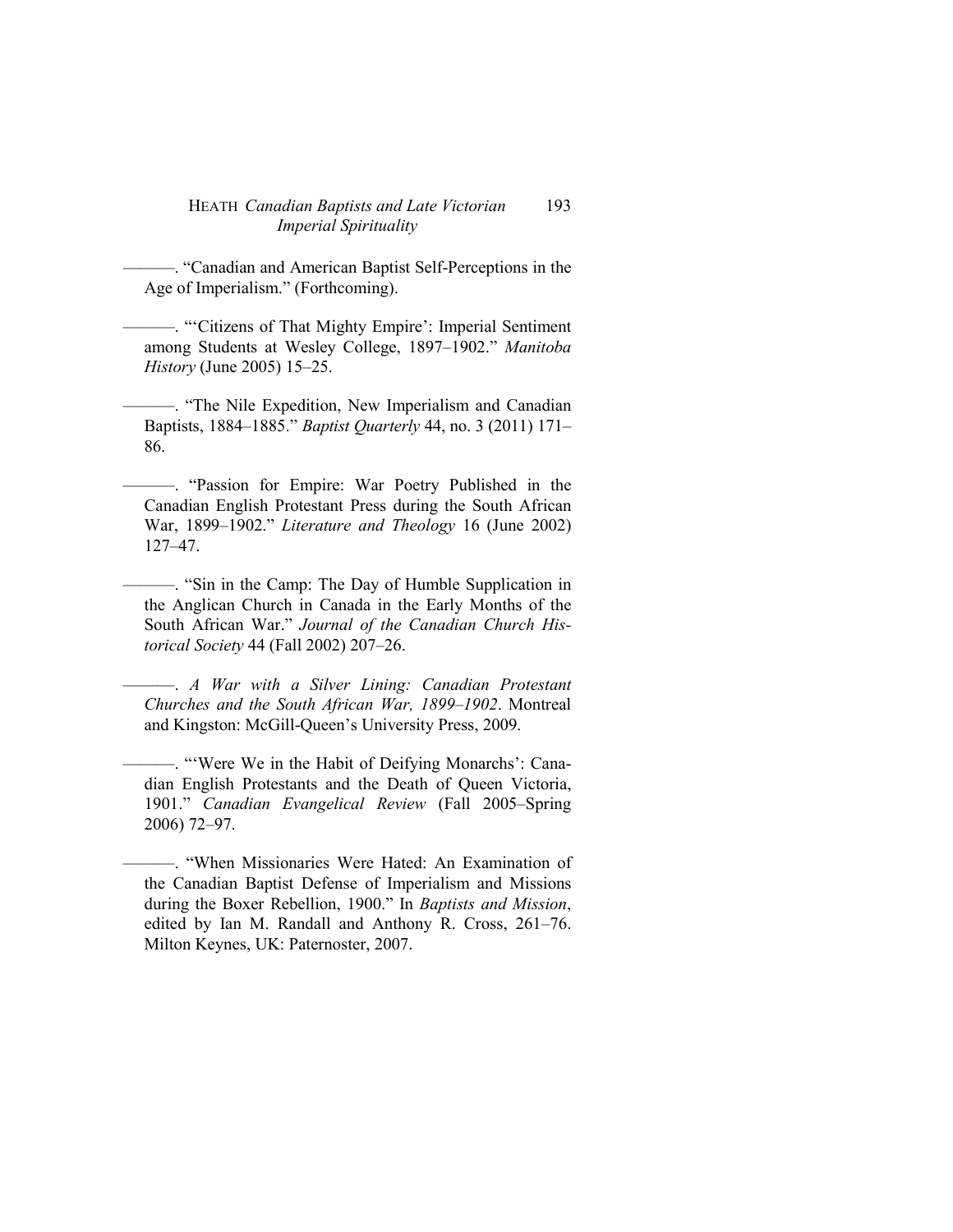- Hinson, E. Glenn. "Baptist Approaches to Spirituality." *Baptist History and Heritage* 37 (Spring 2002) 6–31.
- Judd, Denis. *Empire: The British Imperial Experience from 1765 to the Present*. New York: Basic Books, 1996.
- Keown-Boyd, Henry. *The Fists of Righteous Harmony: A History of the Boxer Uprising in China in the Year 1900*. London: Leo Cooper, 1991.
- Latourette, Kenneth Scott. *The Great Century, A.D. 1800–A.D. 1914*. New York: Harper, 1941.
- Lawes, Marvia E. "A Historical Evaluation of Jamaica Baptists: A Spirituality of Resistance." *Black Theology* 6, no. 3 (2008) 366–92.
- Martin, Christopher. *The Boxer Rebellion*. London: Abelard-Schuman, 1968.
- McClellan, Robert F. "Missionary Influence on American Attitudes toward China at the Turn of This Century." *Church History* 38 (1969) 475–85.
- McGrath, Alister E. *Christian Spirituality: An Introduction*. Oxford: Blackwell, 1999.
- Miller. Carmen. *Painting the Map Red: Canada and the South African War, 1899–1902*. Montreal and Kingston: McGill-Queen's University Press, 1998.
- Neill, Stephen. *A History of Christian Missions*. Harmondsworth, UK: Penguin, 1986.
- Niebuhr, H. Richard. *Christ and Culture*. New York: Harper & Row, 1951.
- Page, Robert J. D. *The Boer War and Canadian Imperialism*. Ottawa: The Canadian Historical Association, 1987.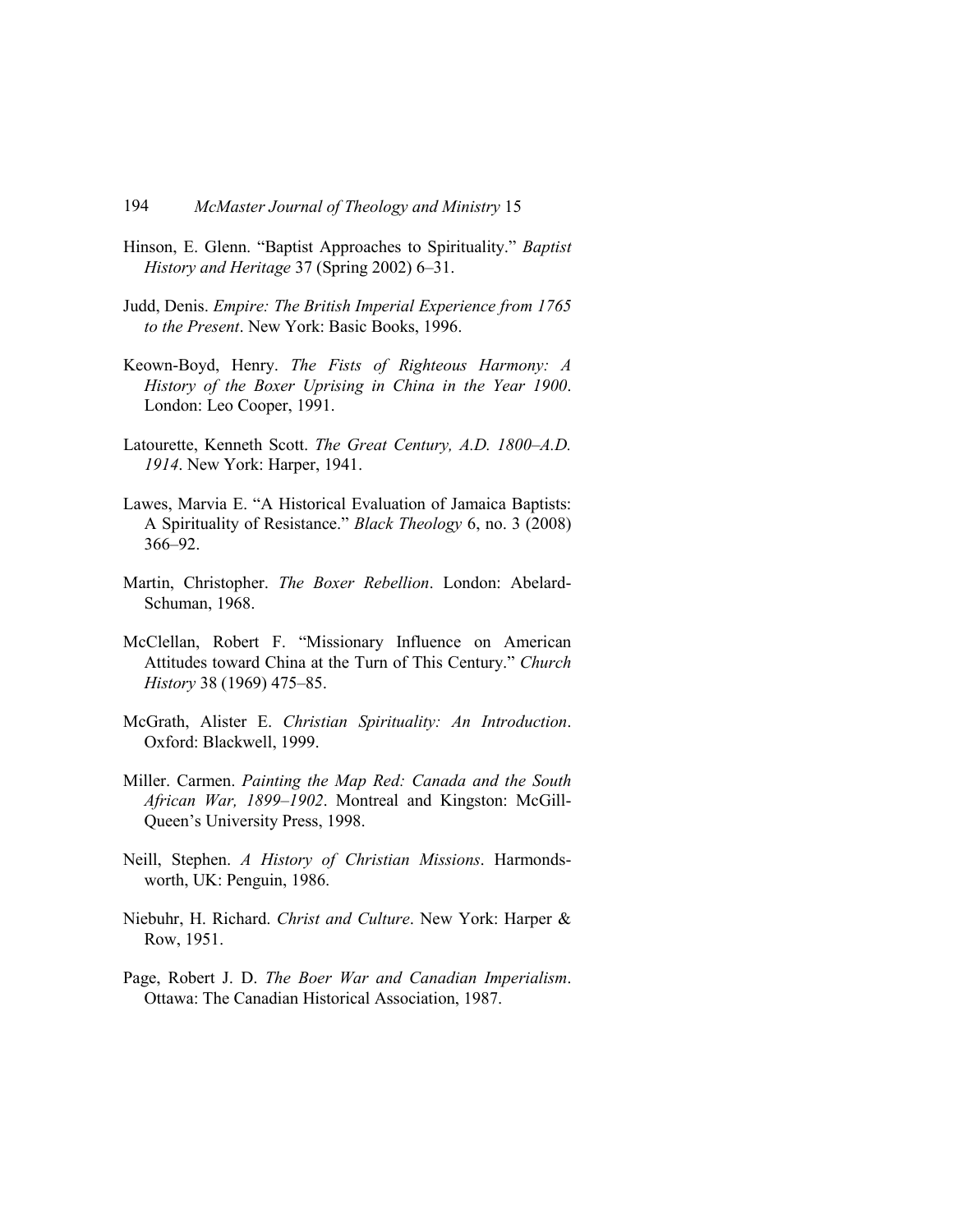- ———. "Carl Berger and the Intellectual Origins of Canadian Imperialist Thought, 1867–1914." *Journal of Canadian Studies* 5 (August 1970) 39–43.
- ———, ed. *Imperialism and Canada, 1895–1903*. Toronto: Holt, Rinehart & Winston of Canada Limited, 1972.
- Parkin, George R. *Imperial Federation: The Problem of National Unity*. London: MacMillan, 1892.
- Porter, Andrew. *Religion versus Empire? British Protestant Missionaries and Overseas Expansion, 1700–1914*. Manchester: Manchester University Press, 2004.
- Purcell, Victor. *The Boxer Uprising: A Background Study*. Hamden: Archon, 1974.
- Ross, Andrew C. "Christian Missions and the Mid-Nineteenth-Century Change in Attitudes to Race: The African Experience." In *The Imperial Horizons of Protestant Missions, 1880–1914*, edited by Andrew Porter, 85–105. Grand Rapids: Eerdmans, 2003.
- Rutherdale, Myra. *Women and the White Man's God: Gender and Race in the Canadian Mission Field*. Vancouver: UBC Press, 2002.
- Silver, A. I. "Some Quebec Attitudes in an Age of Imperialism and Ideological Conflict." *Canadian Historical Review* 57 (December 1976) 441–60.
- Smith, Iain R. "The Boer War." *History Today* 34 (May 1984) 46–49.
- Stacey, C. P. *Canada and the Age of Conflict.* Vol.1, *1867–1921*. Toronto: University of Toronto Press, 1992.